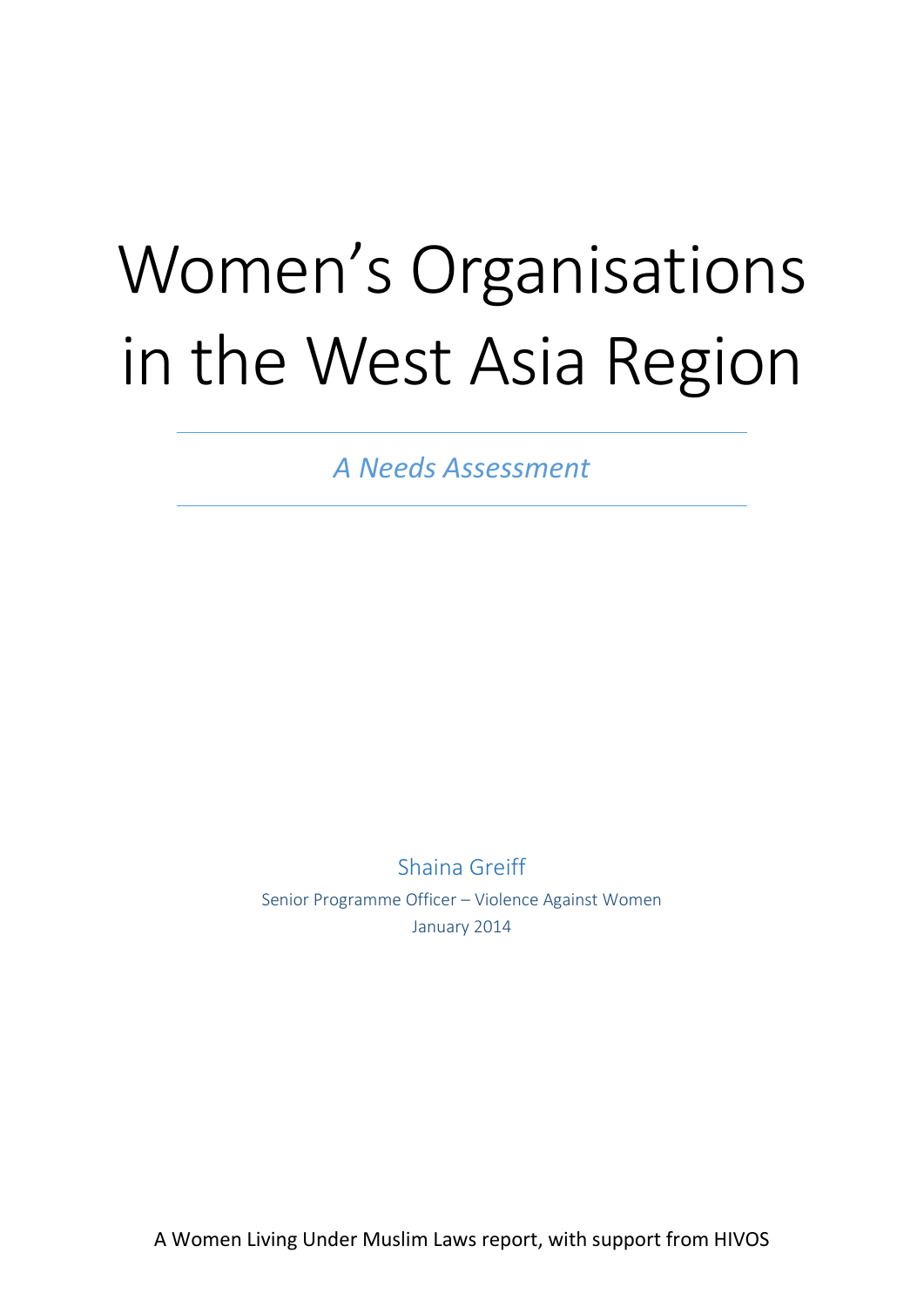# Table of Contents

| <b>Executive Summary</b>                                   | 1  |
|------------------------------------------------------------|----|
| Introduction                                               | 2  |
| Background                                                 | 3  |
| <b>State Feminism</b>                                      | 3  |
| 'Revolutions'                                              | 4  |
| <b>Generational Gaps</b>                                   | 4  |
| Political Islam                                            | 5  |
| <b>Objectives and Methodology</b>                          | 6  |
| Challenges/Limitations                                     | 8  |
| Political Instability                                      | 8  |
| Lack of Responsiveness                                     | 8  |
| Connectivity                                               | 9  |
| <b>Countries Assessed</b>                                  | 10 |
| <b>Bahrain</b>                                             | 10 |
| Egypt                                                      | 11 |
| Iraq                                                       | 12 |
| Iran                                                       | 13 |
| Jordan                                                     | 14 |
| Libya                                                      | 16 |
| Morocco                                                    | 17 |
| Syria                                                      | 19 |
| Tunisia                                                    | 20 |
| Yemen                                                      | 21 |
| <b>Needs Assessment</b>                                    | 23 |
| Lack of Funds/Resources/Fundraising                        | 23 |
| Outreach/Advocacy/Communications                           | 25 |
| Internet Tools/Security                                    | 27 |
| Organisational Processes/NGO Management                    | 28 |
| <b>Concepts and Methods</b>                                | 29 |
| Recommendations                                            | 31 |
| <b>Trainings</b>                                           | 31 |
| Translation                                                | 32 |
| <b>Informal Capacity Building</b>                          | 33 |
| Exposure/Advocacy of Partners' Work                        | 33 |
| Urgent Actions and Other Services to Support WHRD Security | 33 |
| <b>Recommendations for HIVOS</b>                           | 33 |
| Appendix: Organisations' Websites                          | 35 |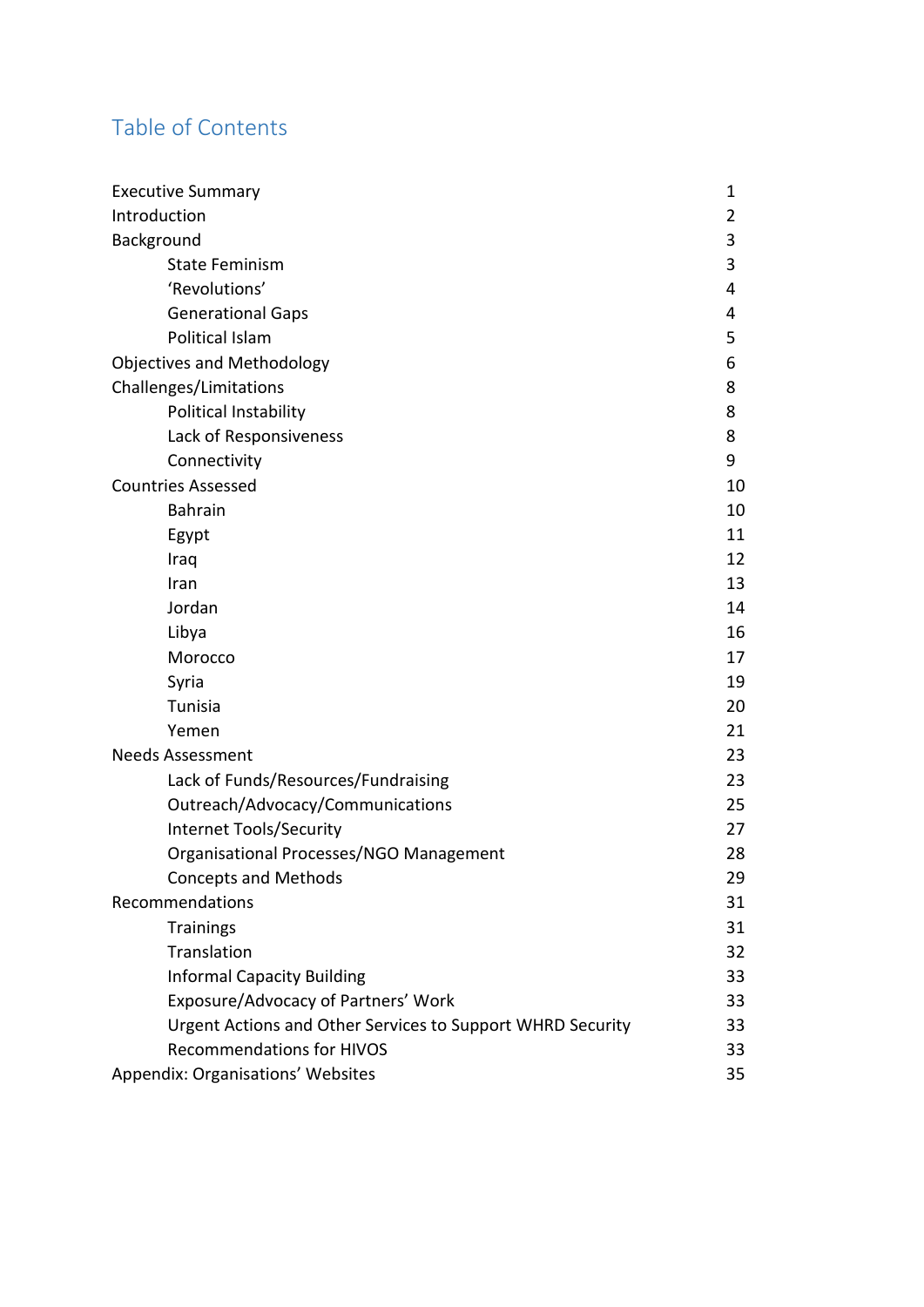# Executive Summary

This needs assessment, conducted over the period of July-November 2013, outlines the capacity needs of women's organisations and activists in the West Asia region in the face of continuing conflict following the revolutionary upheavals of 2011. Based on both primary and secondary research, Women Living Under Muslim Laws (WLUML) presents here some of the obstacles to the development of women's organisations in ten countries in this region, as identified by participants in this study, and presents recommendations as to how it can help address these deficits in future programmes.

As one of the leading transnational feminist networks operating in the Global South, WLUML is expertly placed to undertake such an assessment, and was able to garner information from our vast network of women's rights activists working within their local contexts. Here, we discuss the changes the region has been experiencing over the past nearly three years, looking specifically at the ten countries under assessment, and how these changes have affected women's rights activists and activism. We also give a background to the work of various women's organisations and new-comer initiatives within these contexts; those who participated in this study.

Through a discussion of our objectives, methodology and challenges, this assessment puts forward not only the specific goals and how we sought to achieve them, but also the inherent obstacles to collecting data during this transitional period. These sections are followed by a brief background to all the countries under assessment, what they have specifically gone through during the so-called 'Arab Revolutions', and what is the landscape of women's rights organisations in that context. Following on, we go into a detailed analysis of the data collected during the interview phase, and present recommendations based on the findings.

Prior to undertaking this needs assessment, WLUML undertook a scoping study of the region, which identified the main actors in women's rights activism in the ten countries, the international conventions each country is a party to, and the main trends impeding women's rights across the region. This was a crucial step to understanding our starting point, and formed the first phase of this three-phase project; the third of which will be to propose activities based on the recommendations of this assessment.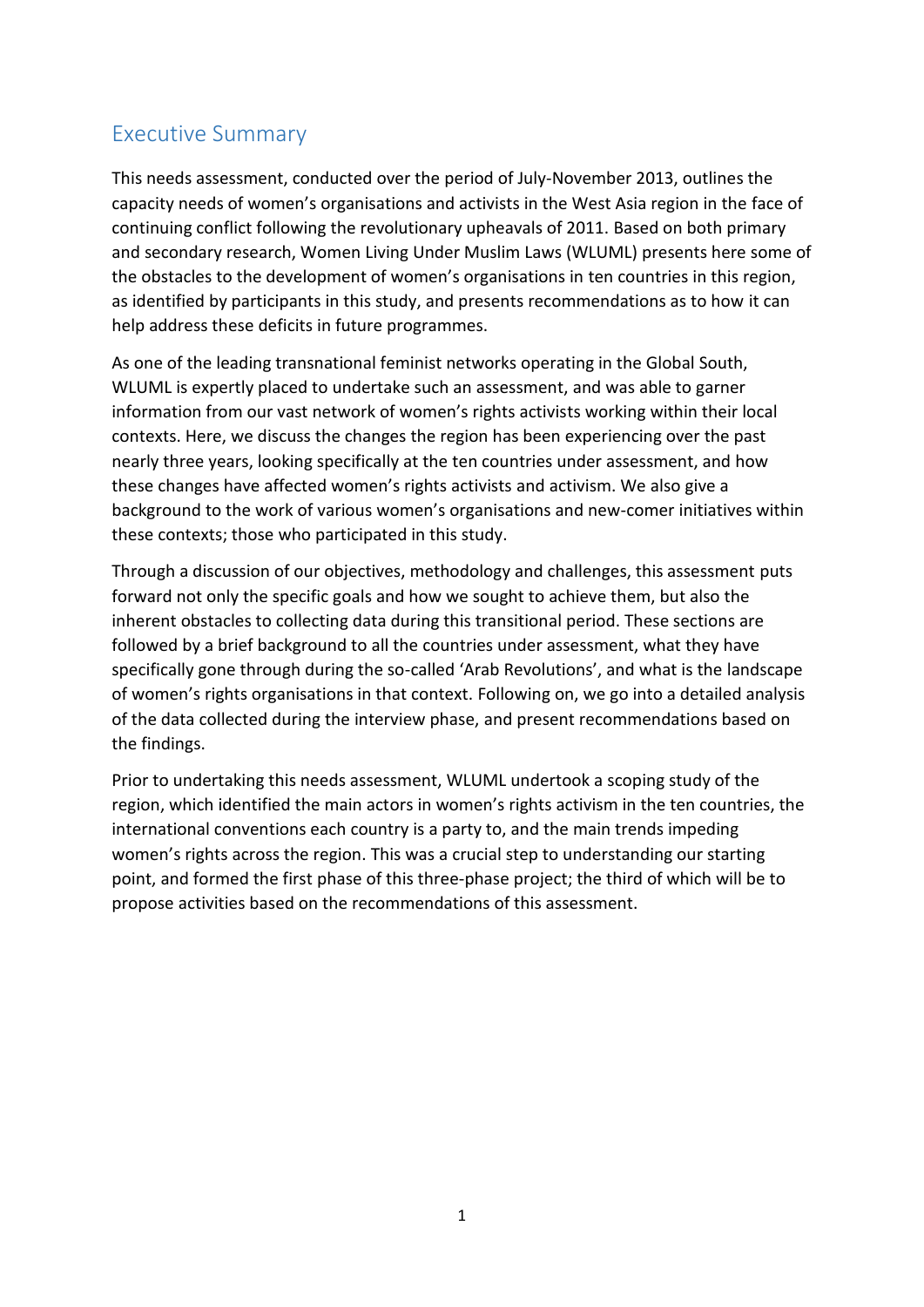# Introduction

Since 2011, the West Asia region has gone through unprecedented changes and upheavals: longstanding governments have been overthrown in domino effect; nascent and fragile new governments have emerged amidst revolutionary fervour; and wars have erupted and become entrenched, threatening the delicate stability of the region. Throughout this time, women and women's rights activists have been at the frontline, fighting for their place as citizens to ensure their demands are not bargained away or lost in the turmoil. Knowing that women's rights are often a bargaining chip used to draw compromise at times of political uncertainty, women's rights activists in the region are aware that now is a crucial time for their work.

Women Living Under Muslim Laws (WLUML), a longstanding feminist solidarity network working in Muslim-majority contexts since 1986, has been active throughout this crucial time trying to help assist local women's organisations in their push for recognition and equality in their given contexts. As a continuation of its work on West Asia, WLUML undertook this needs assessment as a way to understand where the gaps in capacity (or needs) are for women's organisations in this region so as to be able to more effectively target the core issues and adequately assist women's organisations in advocating for their demands.

The following assessment is broken down into six sections:

- 1. **Background** a context section on the current situation in West Asia today, which also speaks broadly to women's organisatons in the region;
- 2. **Objectives and Methodology** an outline of the key goals of this needs assessment and explanation of the methods of and criteria for data collection;
- 3. **Challenges/Limitations** a discussion about what was the original plan for this assessment, what was actually achieved and why, in some circumstances, there were challenges meeting the criteria;
- 4. **Countries Assessed** a description of which countries were selected for this assessment and why, as well as the specific organisations within those countries interviewed as part of the data collection phase;
- 5. **Needs Assessment** the body of this report, which is a presentation and analysis of the data collected;
- 6. **Recommendations**  overall recommendations based on the data and analysis of the report;

This needs assessment forms the second phase of a two phase project. The first phase involved background research and the production of a scoping study as the baseline for embarking on this assessment. Through the information and analysis presented here, WLUML hopes to identify the key issues, gaps and needs of women's organisations already working in their local contexts, which will then form the basis and rationale for future projects in the region.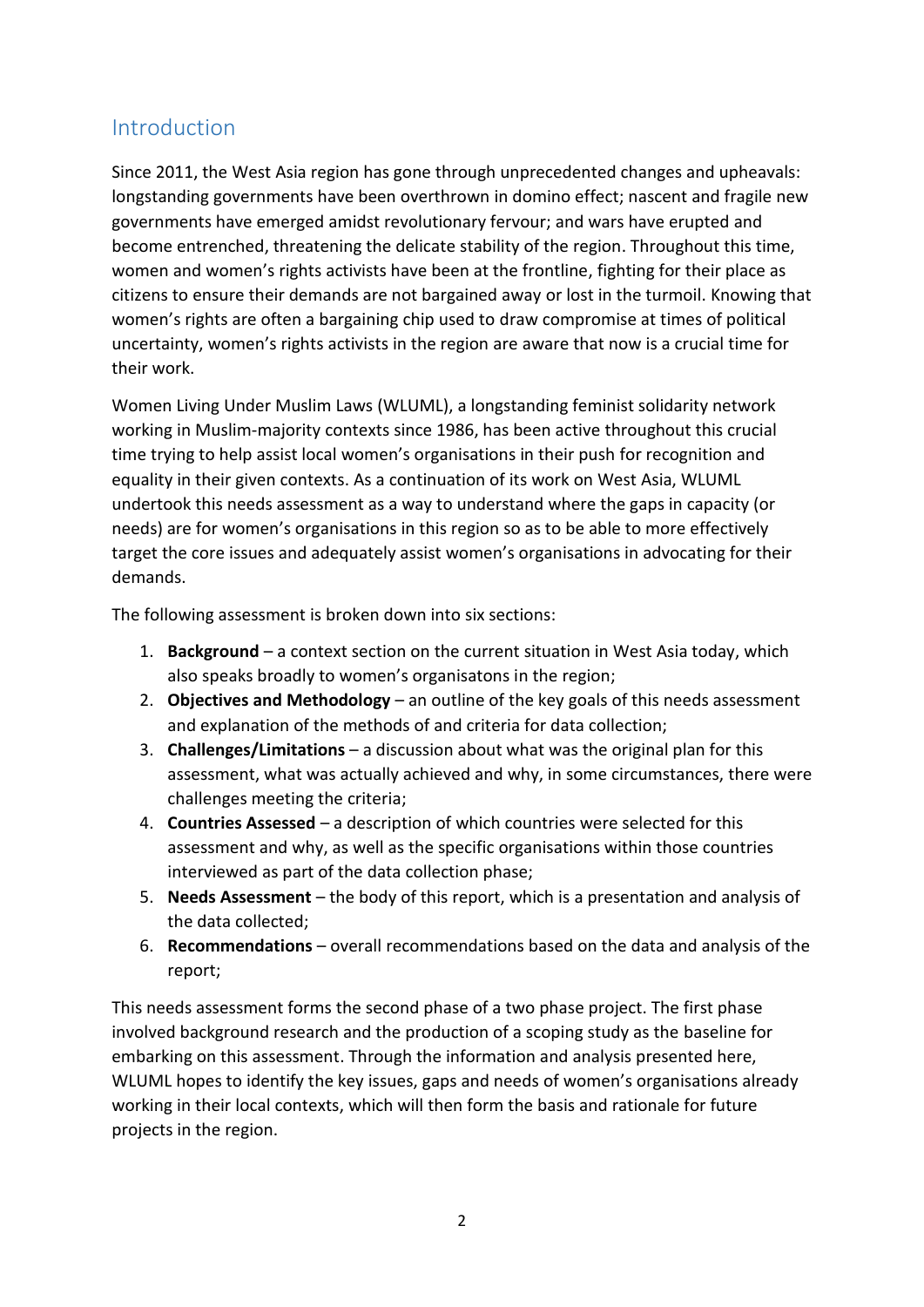# Background

Before embarking on this needs assessment, WLUML undertook a scoping study based primarily on desktop research and interviews to clearly identify the political climate and its relation to and impact on women's movements in the ten countries under discussion here. This scoping study also identified and presented baseline information about key organisations in each country, as well as the status of each country with regards to international conventions. The information presented in this background section is drawn primarily from the scoping study, as well as additional research.

As mentioned in the introduction, since 2011 the West Asia region has been going through profound political upheavals (since 2009, for Iran). The 'Arab Revolutions' swept across the region, affecting not only those countries who successfully deposed their long-time dictators (Egypt, Tunisia, Libya), but also those who have thus far been unsuccessful (e.g. Yemen, Bahrain, Syria), did not experience popular unrest on the same scale (e.g. Jordan and Iraq), or whose movements called more for reform rather than revolution (e.g. Morocco).

Whether dictators were deposed or not, most countries in the region are experiencing variable levels of political instability – from the relatively stable Morocco to the full-blown civil war that has enveloped Syria. Although all the countries of this region have their own specificities, common themes do exist across the region relating to women's issues, women's rights activism and the upswing in political Islam. Here, we briefly describe and define these trends, but will explore in more detail the specificities of each country in Section 4 of this report.

## State Feminism

 $\overline{a}$ 

One recurring theme in the nine Arab countries under assessment, as it does not apply to Iran, is State Feminism. In these ten countries, the state plays and has played a crucial role in defining and redefining gender norms through modernisation techniques; oftentimes with members of the leader's family taken as the example and proponent of the 'modern woman' in that country. Susan Mubarak, Egypt's former first lady, is a prime example of this. State feminism not only helps the state to co-opt the discourse on women's rights within that country, but also helps to 'clean' that country's image within the international community and, in some cases, assists in fights against the rise of political Islam through the adoption of so-called progressive policies.

Morocco is a clear example of this phenomenon. In Morocco, the advancement in women's rights – such as the passing of the new *Moudawana<sup>1</sup>* in February 2004 - has been used by the state not only to promote an image of itself as progressive and Western-friendly within

<sup>1</sup> The *Moudawana* is the Moroccan Family Code or Personal Status Code, which defines rights within the family. Such laws have often been the target of women's activism within the region, as they legislate issues such as: divorce, inheritance, custody, guardianship, etc. The 2004 change to the *Moudawana* was instigated by a profound push from the women's movement that forced King Mohammed VI's hand, but has since also been instrumentalised by him as proof of his progressive stance.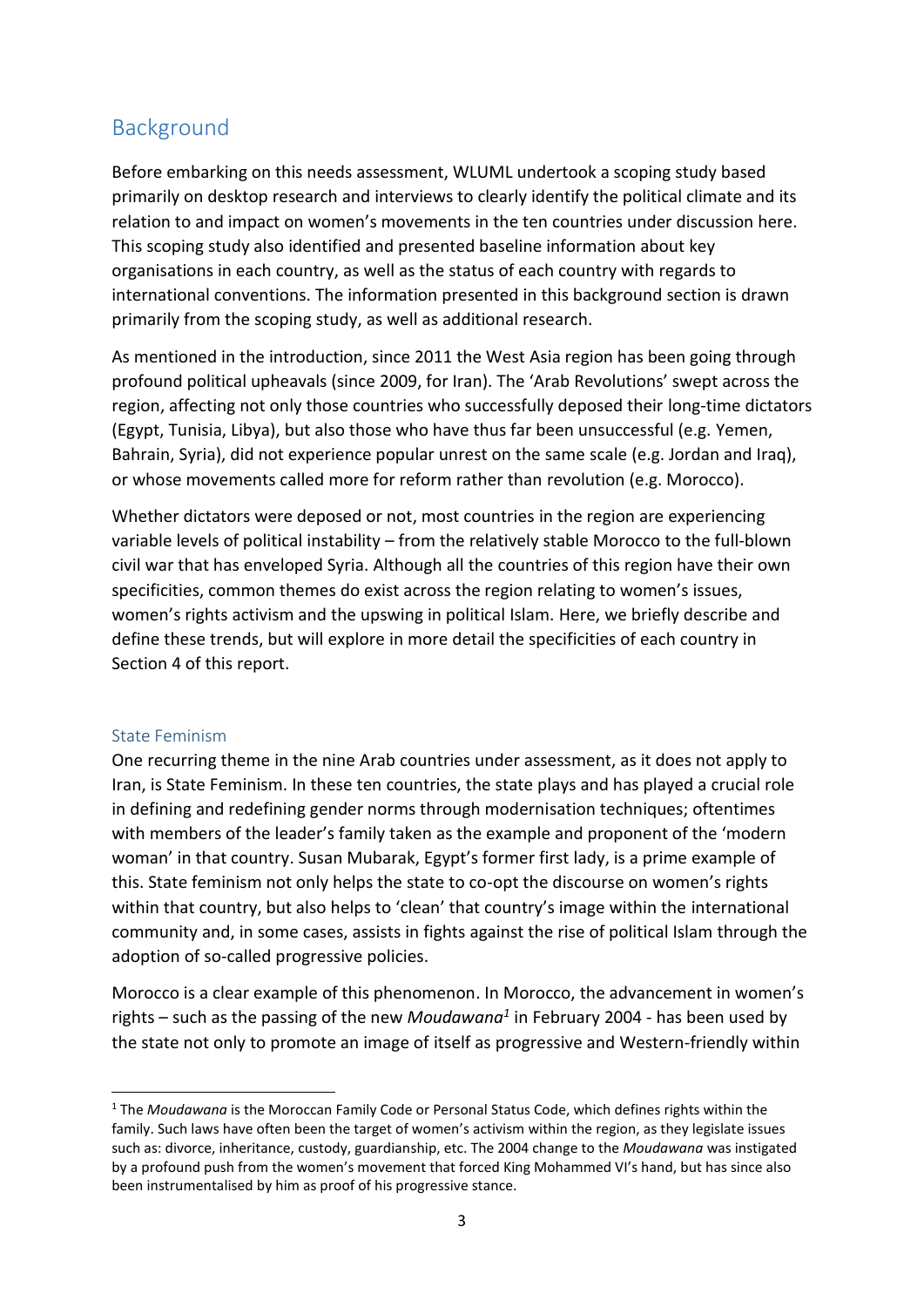the international arena, but also as a tool to pit itself as the progressive force in contrast to Islamists within the country itself. Morocco, along with the rest of the Arab countries to be assessed here, is ruled by civil law and only claims to draw from the *Shari'a* (the Maliki school in this case) in regulating rights within the family.

#### 'Revolutions'

All the countries under assessment, with the exception of Iran, have gone through some type of uprising since 2011 – from the full-blown revolutions of Tunisia, Egypt and Libya, to the attempted revolutions in Yemen, Bahrain, and Syria, to the more muted uprisings of Morocco, Iraq and Jordan. Iran also had its own uprising in 2009, which preceded the onslaught of the so-called Arab Spring; however, as Iran's uprising was successfully and brutally put down, ushering in an era of tighter state control and surveillance, it – again – stands in a category somewhat on its own.

Although the circumstances and outcomes of the resistance movements in the region were all specific unto themselves, amongst one of the noticeable similarities was the front-line participation of women. In Yemen, Tunisia, Egypt, Bahrain and Iran, women's presence in demonstrations and loudly voicing their demands was touted as evidence of their progressive and inclusive nature. During the demonstrations, women's strength and vitality was celebrated alongside men. However, when it now comes to the periods of transition, it seems that hard-fought space that women occupied during the uprisings is quickly closing in on them.

#### Generational gaps

As these tectonic political shifts have occurred, tensions are growing between young women activists – so called 'new comers' – in the region and those who have worked for years in the women's movement. These tensions stem from, among other issues, the position taken by the established feminist movement towards revolutionary movements and younger, informal organisations.

Younger activists have become increasingly frustrated with the 'traditional' women's rights movement's lack of support for the revolutionary movements. Morocco and Bahrain exemplify this point, where the older generation of women's rights activists has been very cautious in dealing with the protest movement due to the large presence of Islamists and criticise the movement for not adopting a progressive gender agenda.

A further characteristic of these post-revolution transitions is the mushrooming of initiatives and informal groups that want to break away from old structures and establish a new way of organising and operating. This has also created tensions as some of the more established women's rights activists feel they are being sidelined. In Egypt, there are ongoing attempts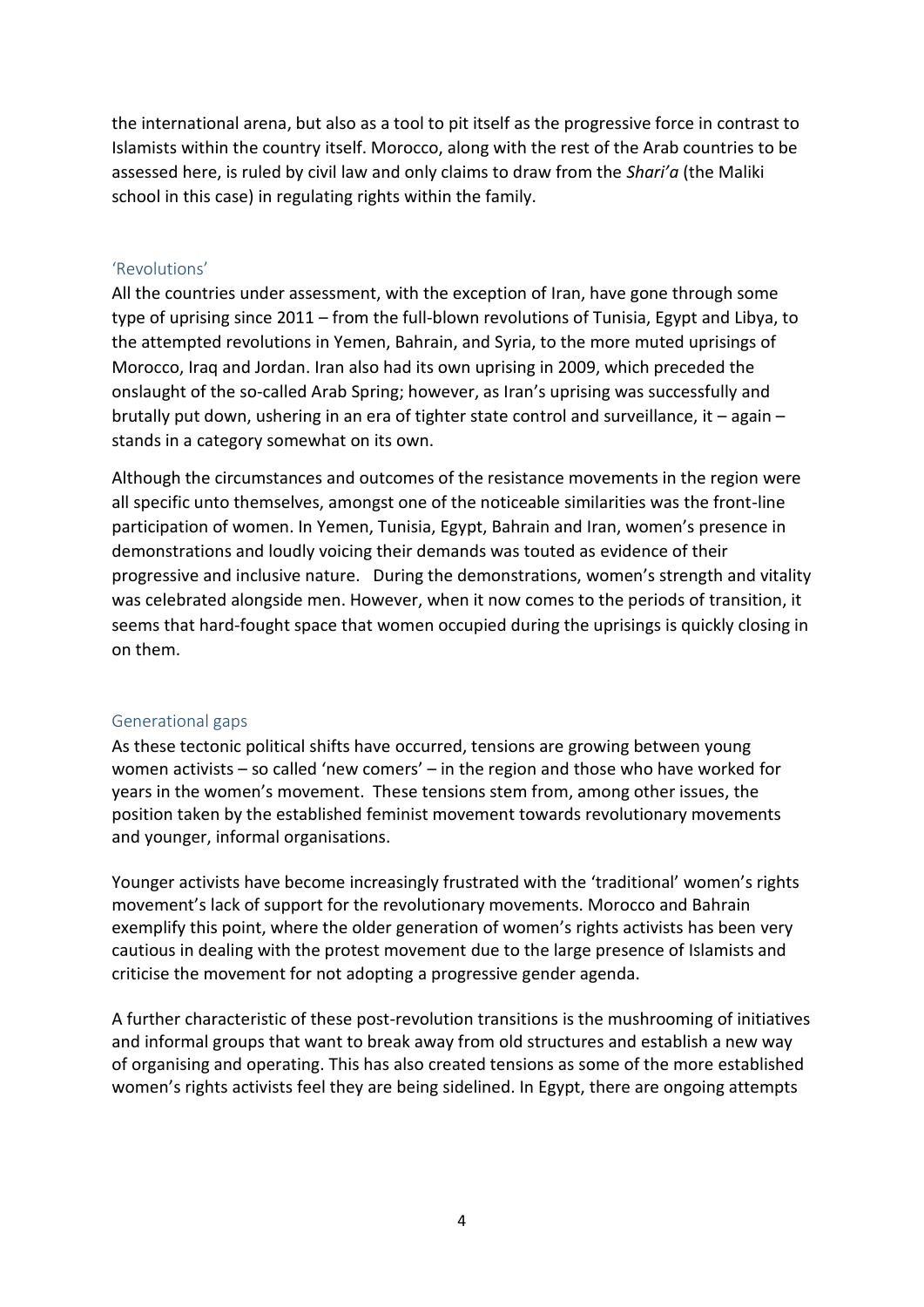to incorporate informal groups into bigger civil society organisations in order to 'help' younger groups.<sup>2</sup>

#### Political Islam

**.** 

Although nowhere in the region were Islamists the chief instigators or principal components of revolutionary movements or uprisings, they have emerged in many cases as the primary 'winners' of the transition periods. Following the settling of dust across the region, Islamists were elected to run the governments of Morocco, Egypt and Tunisia; have taken a leading role in the opposition to Bashar al-Assad in Syria; and occupy a powerful position in the deteriorating situation in Libya. Although by no means do the actors in these countries espouse an identical ideology, they do all share a very conservative attitude towards women.

The coming to power of Islamists in the region in the wake of overthrown governments should not have been a surprise. The years since decolonisation of the region have been marked by dictators who espouse secularist ideology and whose main, if not only, organised opposition were Islamists. Such Islamists bore a huge brunt of the brutal apparatus of these regimes: spending long years in prison and undergoing torture and forced exile, among many other things. Despite the persecution they faced, Islamists were one of the few groups who remained organised and in touch with the grassroots, providing vital services to communities that the state neglected – such as Hamas in Gaza and the Muslim Brotherhood in Egypt. So, after detested governments were overthrown in 2011, Islamists were among the quickest to organise to stand in elections, and had the 'credentials' of standing against the newly deposed state for many years.

Taking all this into consideration, the rise of political Islam in the region is not a surprise; however, their conservative attitude toward women, and attempts to rollback rights that took years of struggle to achieve, is the concern. The Al-Nahda party that is in power in Tunisia, and the short-lived spell of Muslim Brotherhood rule in Egypt, led women to fear that their rights will be compromised, especially that women's rights activists may be discredited as being supporters of the former regime. Nevertheless, a new profile of young revolutionary feminist activists is emerging calling for their rights through a framework that is not necessarily state sponsored.

<sup>&</sup>lt;sup>2</sup> This was noted in Sally Zohney's interview (2013), in which she bemoaned the 'formalisation' of new initiatives, which she fears will take away their edge.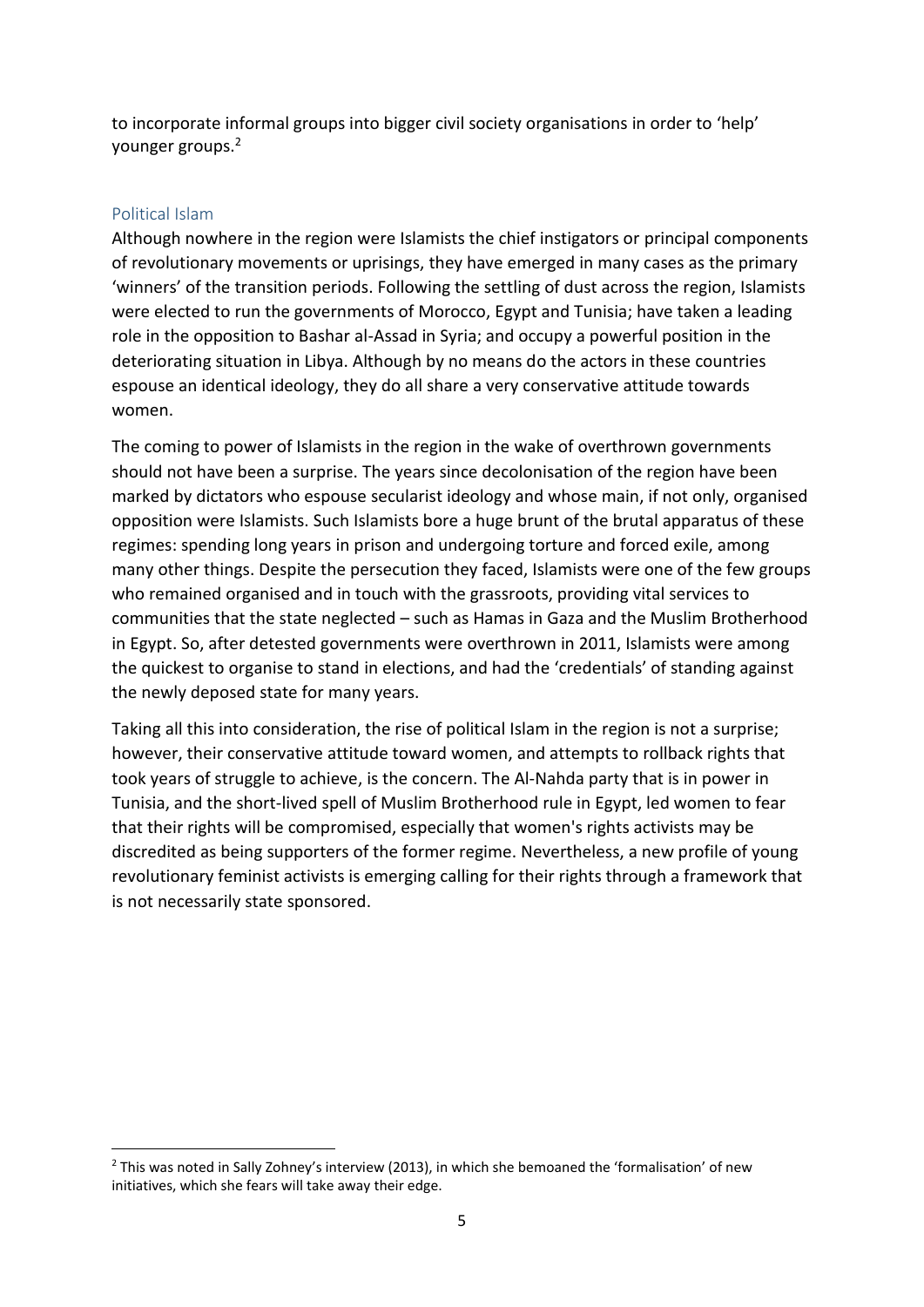# Objectives and Methodology

This needs assessment is looking at the capacity of women's rights organisations in the West Asia region. Our study focuses on the state of women's rights activism in 10 countries – Bahrain, Egypt, Iran, Iraq, Jordan, Libya, Morocco, Syria, Tunisia, Yemen – in order to get an 'across the board' idea of how WLUML could best support and enhance the work of women's rights organisations/initiatives in the region at this crucial moment, as well as help to better link organisations across the region and transnationally.

As mentioned above, and reiterated again and again by our interviewees, putting your finger on where the region is going is getting more and more difficult by the day. The situation is so fluid and in constant flux that even as we prepared this report the situation on the ground in several countries changed dramatically – e.g. the deposing of the Muslim Brotherhood in Egypt by the military.

Keeping the fluidity of the situation in mind, the specific objectives of this needs assessment was to identify the following:

- Spaces where capacity (resources, knowledge, skills, access to and use of technology and information) is lacking;
- Areas where WLUML can assist in building capacity and networking capabilities; and
- Potential for building sustainable activism for national women's rights organisations across the region.

## Methodology

In order to address these objectives, WLUML employed a three-fold methodology: desk research, networking and interviews. Extensive desk research was used to develop the scoping study and mapping of organisations in the region as a first step to develop the criteria and questions for interview. The scoping study presented a general overview of the main themes that cut across the region in relation to women's rights and women's rights activism (some of which was presented in the background to this assessment), as well as laying out the international conventions that countries have signed up to. The mapping of organisations gave a brief background on each of the countries under assessment, then followed with an annotated list of women's rights organisations in that country.

From this list of organisations, WLUML worked to develop criteria for the organisations to be approached for interview, as approaching all of them was beyond the scope of this assessment. We selected criteria with an eye towards approaching organisations that could speak about the situation both before and after revolutions, had in-depth knowledge of the landscape of women's rights in the country, and worked on a range of issues. This way, although we could not survey the entire landscape, we could gain a deeper understanding of the broader issues women's rights organisations are facing across the region.

It was decided that addressing two organisations from each country was within our scope, and from each context one newly founded initiative/organisation and one established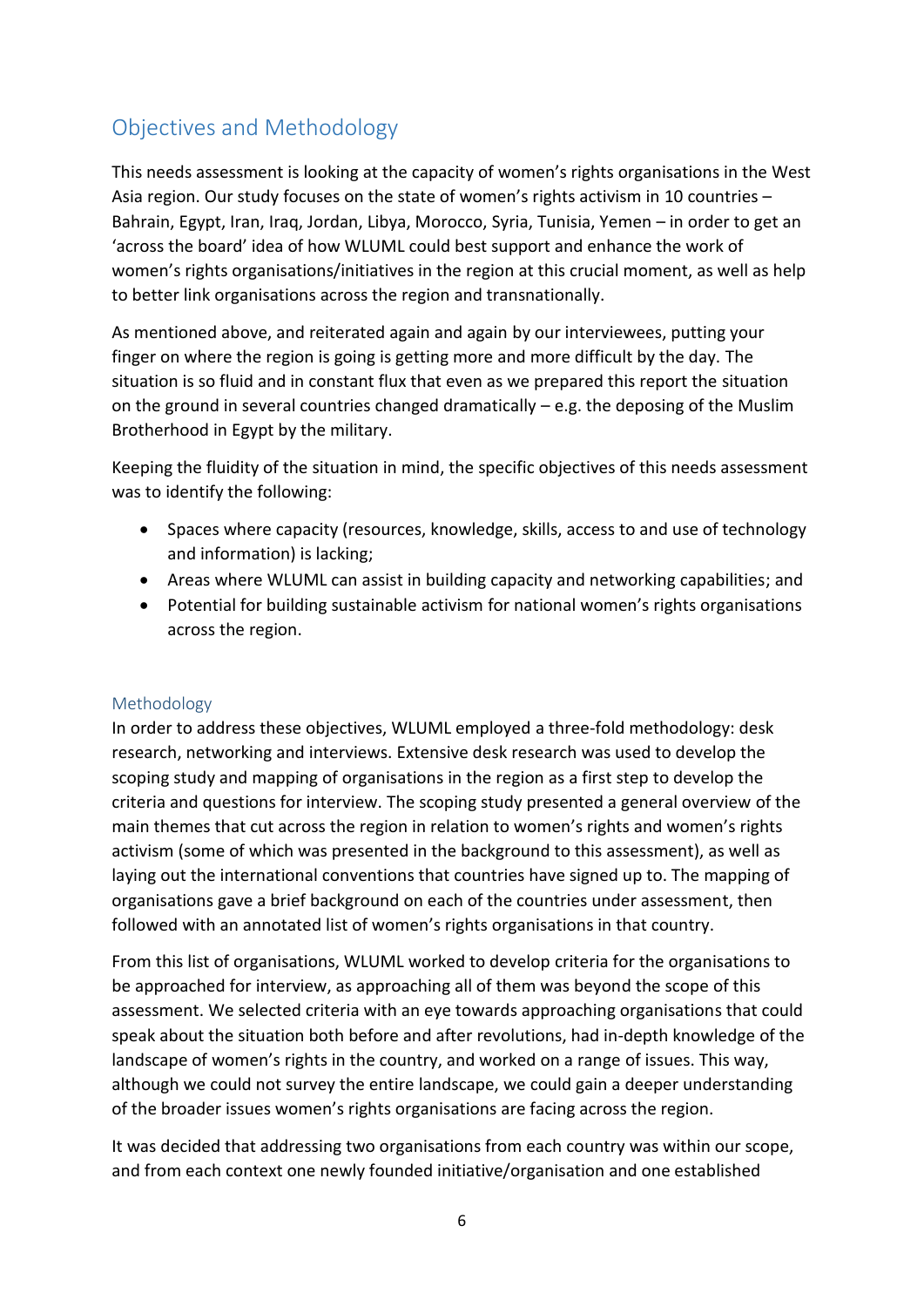organisation would be included, which gave us the ability to tackle the differences between these strands.

Organisations we approached for interview also needed to meet the following criteria:

- They had to be based in a country in the West Asia region;
- They had to be independent, not affiliated to governments;
- They could not be single issue organisations;
- And, from within the same country, the organisation selected needed to contrast in focus, size and outputs.

An exception to the two organisation criteria was made only for Bahrain, as there is only one organisation – The Bahrain Centre for Human Rights (BCHR) – that is actually independent of the government. As independence was a key criteria of this assessment, it was decided that we would only speak with the BCHR in this case.

Based on the above criteria, we narrowed down our mapping list and sought interviews from representatives of the two selected organisations in each country. Interviews were carried out via Skype, telephone and (when possible) in person. The interview questions were written throughout the period of mapping, based on the findings of secondary research and networking with local activists throughout our extensive network. The interview questions addressed issues in five broad themes: organisational, networking, technology, capacity, and future prospects. Throughout the interview phase of this research, interviews were conducted lasting between thirty minutes to one hour, with tailored questions falling into these themes. The majority of the interviews were conducted in Arabic, by WLUML's West Asia Officer based in Cairo, and then translated for the writing up phase. Four interviews were conducted in English by WLUML staff based in London.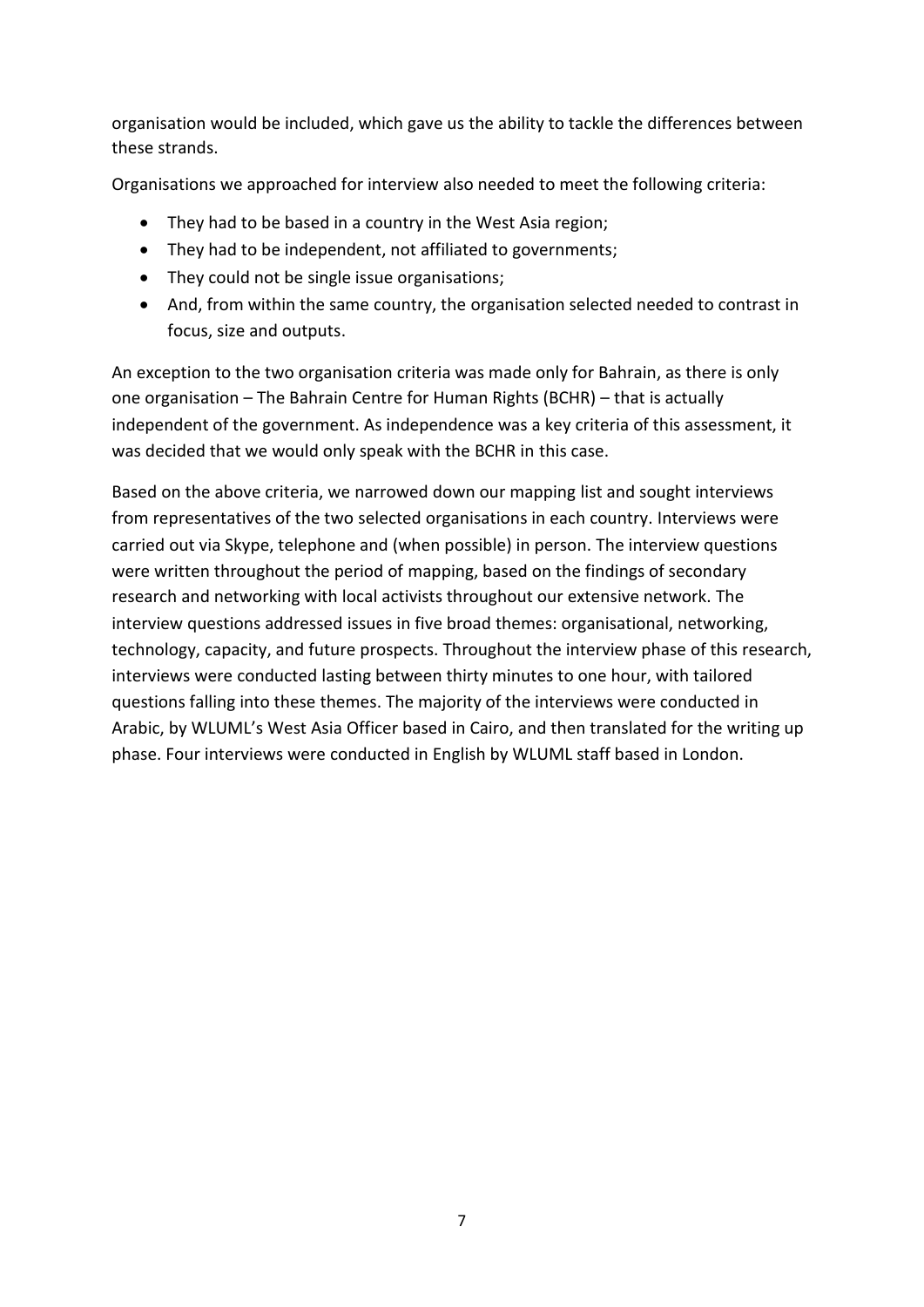# Challenges/Limitations

As described above in the methodology section, the initial plan was to garner interviews from two organisations from each country that fit our criteria, which would have amounted to nineteen interviews. However, throughout the research phase of this needs assessment, there were a number of challenges that limited our ability to fully reach that aim. The challenges we faced were three fold, and in some cases interconnected: ongoing political instability, lack of responsiveness of interviewees, and connectivity issues.

#### Political Instability

As previously described, the countries of this region are still experiencing ongoing political instability and insecurity. In such cases, even when activists had agreed to interviews, it happened on numerous occasions that they either would not show up to interview or cancelled appointments to deal with urgent issues on the ground. This situation happened both with Egyptian and Tunisian activists that we attempted to interview. Therefore, we had to cast our net wider in these countries in order to obtain the two interviews. However, even when we began approaching more organisations, we kept coming up against the same problem with regards to Egypt. As much time was spent endeavouring to connect with organisations- in November 2013 we decided to continue ahead with one interview for Egypt, as we were able to eventually obtain two from Tunisia.

In the case of Iran, the harsh security environment that had engulfed the country since the disputed 2009 presidential elections also forced us to make alternative arrangements. We had to discount the criteria that the organisation be based in Iran, as there are no such independent organisations operating in Iran. Even prior to the 2009 elections and its aftermath, there were very few organisations that would have fit our criteria that were allowed to persist; but the crackdown in 2009 shuttered the doors of even these remaining few. So in lieu of any alternative, we chose to speak with long-time women's rights activist and a founding member of the One Million Signatures Campaign<sup>3</sup> Sussan Tahmasebi, who is now based in the United States and works as the Director of the MENA programme at the International Civil Society Action Network.

#### Lack of Responsiveness

**.** 

There was also the problem in some cases, of a complete lack of responsiveness on the part of those we approached for interview. This was particularly the case with regards to Jordan, Morocco, Yemen, Egypt and Tunisia (when attempting to make alternative interviews in response to the above-stated situation). In the case of Morocco, we were forced to seek alternative organisations for interview, as those outlined in our scoping were completely unresponsive. In Jordan and Yemen, not only did we have to seek alternative interviewees,

<sup>&</sup>lt;sup>3</sup> The One Million Signatures Campaign for Equality is a grassroots effort that promotes broad awareness on women's rights and collects signatures of Iranians in support of ending gender-discriminatory legislation in the country.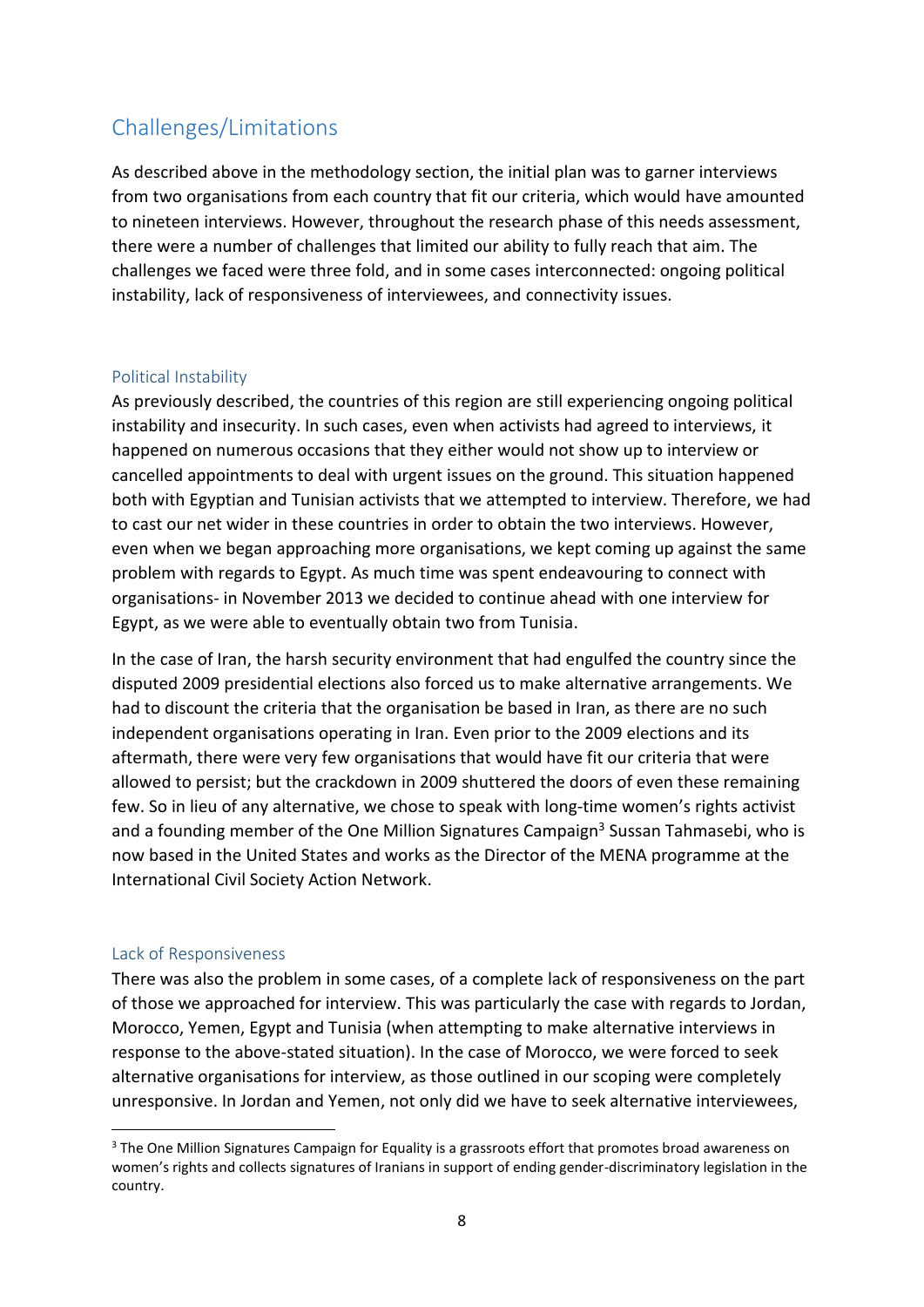but also had to settle with one organisation, as too much time had been lost chasing people who would not respond. Egypt and Tunisia have been described above, but lack of responsiveness also contributed to our need to settle for one interview from Egypt and the need to seek alternative organisations for interview from Tunisia.

#### Connectivity

Another issue that forced delays or amendments to our research were issues with connectivity. These were particular issues when it came to Syria and Yemen. For Syria, WLUML's West Asia Officer was eventually able to hold both interviews, but she encountered numerous problems with connectivity when trying to hold interviews over skype, as the internet was tenuous, and even when switching to the telephone there were issues with connectivity. This only sought to delay the research, even though the issues were overcome.

With regards to Yemen, our West Asia officer conducted this interview over the phone. However, there were constant issues with the mobile connection. The interview had to be conducted over multiple conversations, as sustaining one continuous connection for long enough was impossible.

Despite all the challenges listed above, and although resourceful alternatives had to be found in some instances, WLUML did manage to successfully carry out its research for this needs assessment. When dealing with numerous countries in political flux, it was expected that we would run into some of these problems and have to change tack. The challenges encountered only speak further for the need for such an assessment.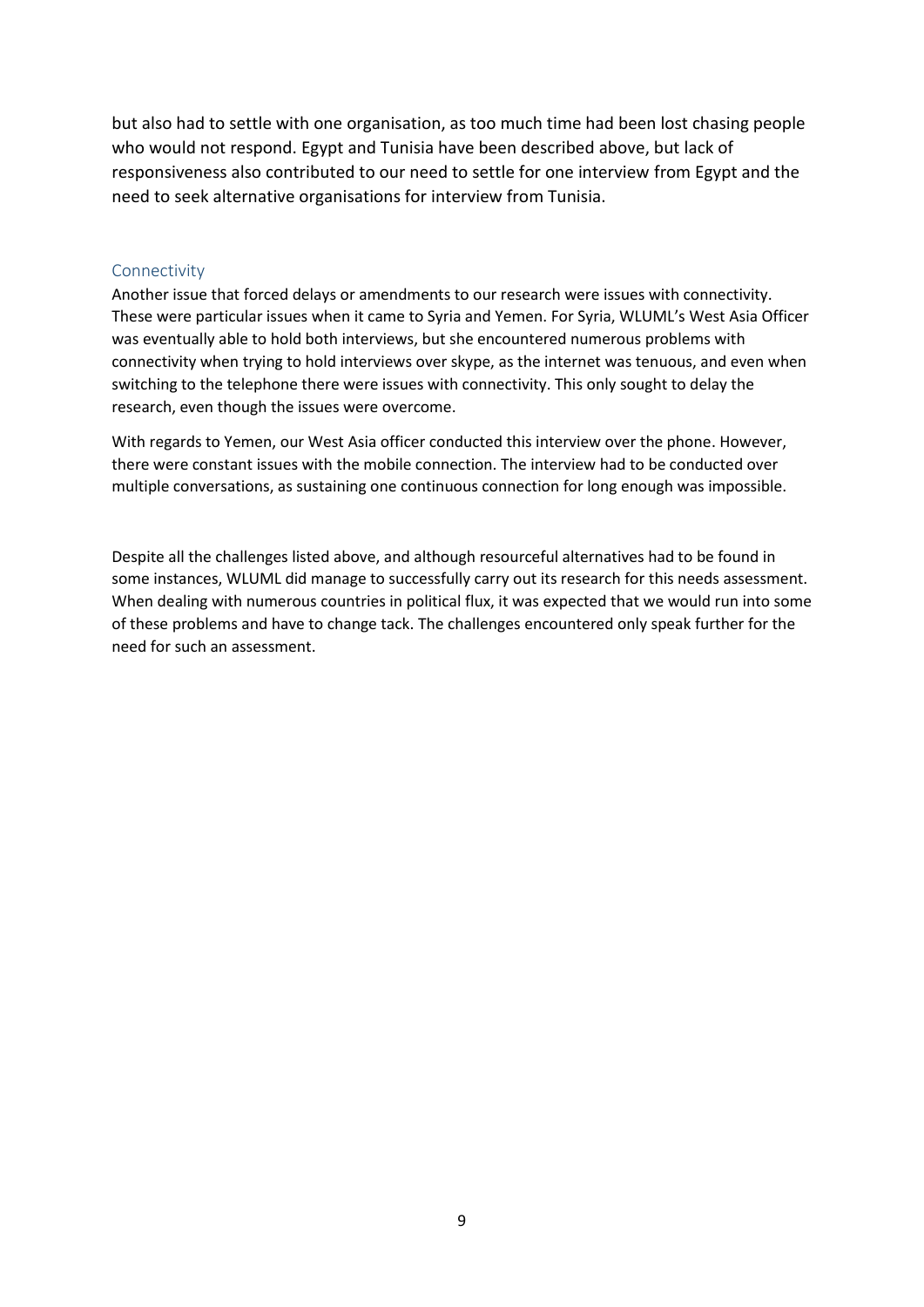# Countries Assessed

This section will provide an outline of the organisations and countries assessed for this study. It will provide a brief background to what each country has experienced throughout the revolutions and then provide a description of the organisation interviewed for the assessment.

## Bahrain

Bahrain is a constitutional monarchy and often viewed as the most progressive country in the Gulf region. Compared to its neighbours, Bahrain has granted women a wider range of rights, but has a terrible track record as it pertains to religious inclusion (as the government is Sunni-led, but the population is Shi'a majority) and minority rights. Furthermore, the government often instrumentalises women's rights to prove its 'progressive' nature as opposed to its main opposition, the 'Wafak' (Shi'a). Bahrain is also a staunch ally of the West.

On February 14<sup>th</sup> 2011, protests erupted in the small Gulf nation and the government responded with an immediate, heavy-handed crackdown. Protestors were arrested and tortured, many of whom were women activists, doctors, nurses, and journalists; this included prominent activists Zeinab and Maryam Al Khawaja, the daughters of Abdulhadi Al Khawaja, the co-founder the Bahrain Centre for Human Rights who is serving a life sentence in prison for his activism. Shi'a women were also the targets of a campaign of harassment by security personnel.<sup>4</sup> Furthermore, as opposed to many of the other countries involved in the Arab revolutions, there was (and is) an international media blackout on the uprising (and occasional continued demonstrations) in Bahrain, which many attribute to the government's close relationship with Western countries.

Most women's rights organisations in Bahrain have links to the government, as the government of Bahrain has done its utmost to limit the independence of organisations. This effort is legislated both through the 1989 Law on Association, which pretty much allows the government to take over or dissolve organisations at will, and the 2012 draft Law on Civil Organizations and Institutions, which if implemented would even further constrict the space available for non-government affiliated organisations. 5

The **Bahrain Centre for Human Rights (BCHR)** – the organisation that participated in this assessment – was founded in 2002 and is the only non-government affiliated organisation in Bahrain. In fact, in 2004 it was ordered that the BCHR be 'dissolved' for openly criticising the government and exposing human rights abuses. Although it had its license revoked and is not recognised by the government, the BHCR remains very active. Its stated objectives are:

*Promoting freedoms and basic rights (Civil, Political and Economic)*

**<sup>.</sup>** <sup>4</sup> Cairo Institute for Human Rights Studies (2011), "Fractured walls…New horizons, Human Rights in the Arab Region", Annual Report 2011.

<sup>5</sup> Human Rights Watch (2013), "Interference, Restrict, Control: Restraints on Freedom of Association in Bahrain", < [http://www.hrw.org/sites/default/files/reports/bahrain0613webwcover.pdf>](http://www.hrw.org/sites/default/files/reports/bahrain0613webwcover.pdf).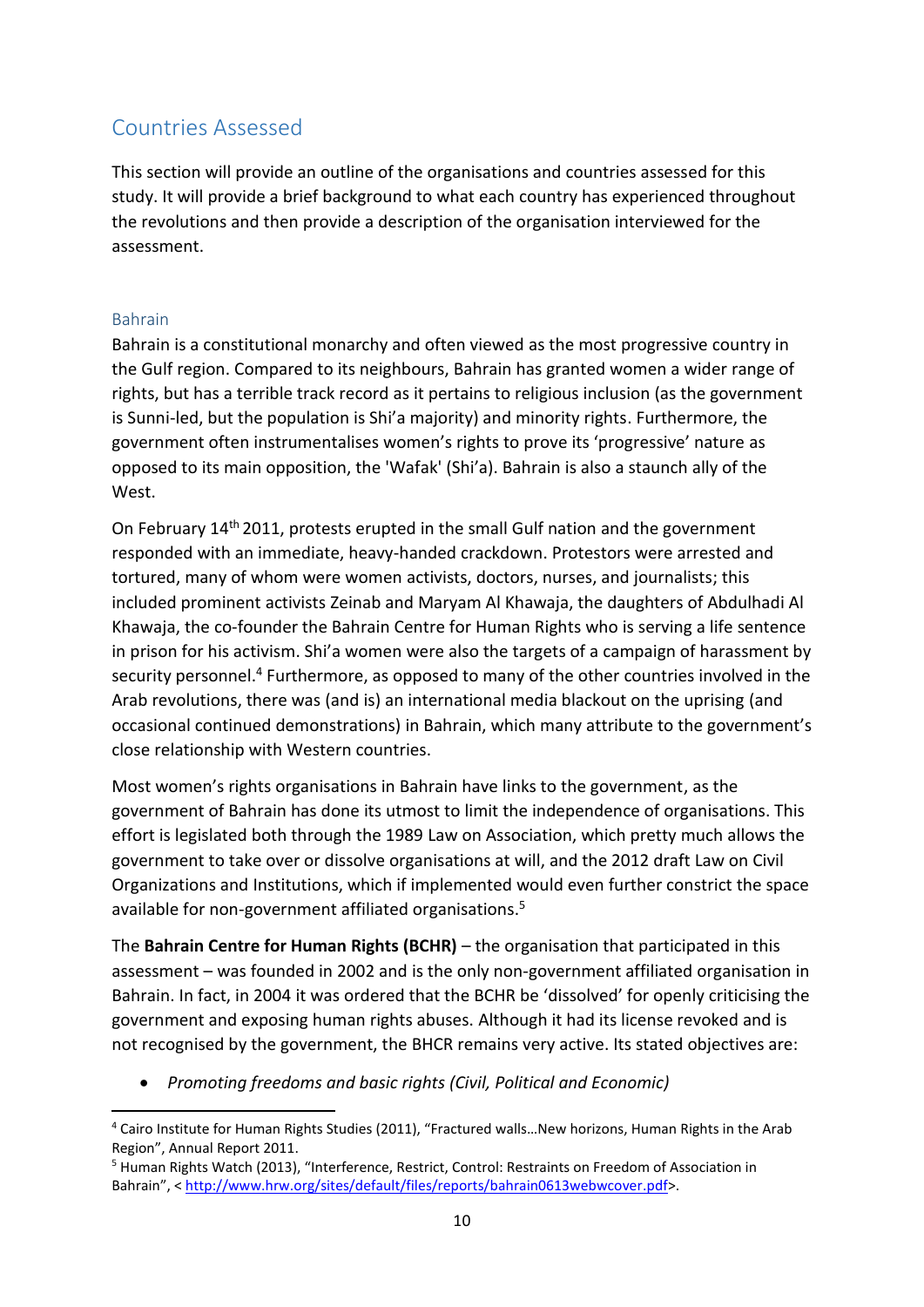- *Combating racial and religious discrimination*
- *Human rights education*
- *Providing support and protection to victims of human rights abuses and the vulnerable*
- *Local and international advocacy in support of human rights<sup>6</sup>*

The BCHR has carried out many projects, including advocacy, training, workshops, seminars, media campaigns and reporting to UN mechanisms and international NGOs. It documents abuses on its website and compiles an archive of violations as well as presenting summaries of Bahraini laws to raise awareness. The BCHR has also participated in many regional an international conferences and workshops. Although not an exclusively women-focused organisation, many of the activists who work with the BHCR are young women and it works on women's rights as human rights. Its funding comes from membership fees and small individuals donations.

The BCHR was one of the only organisations that spoke out against government violations during and after the uprising. Abdulhadi Al Khawaja and Nabeel Rajab, both former heads of the BCHR, are currently serving long prison sentences for their activism; Zainab Al Khawaja is also currently serving a prison sentence, although classified by Amnesty International as a prisoner of conscience<sup>7</sup>.

For this assessment, we interview Maryam Al Khawaja, the acting president of the BHCR since Nabeel Rajab was sentenced to prison in 2012, who is currently based outside the Kingdom.

## Egypt

**.** 

On 11 February 2011, Hosni Mubarak was deposed as the president of Egypt after 18 days of intense street protest calling for his ouster. Women were on the front lines of this historic turn of events, and a major component of the push for change. What has since followed has seen the rise and fall of Egypt's first democratically elected government – with its oldest opposition, the Islamist Muslim Brotherhood, taking the reins of power – followed by the reassertion of the army's dominance, when it deposed Mohammed Morsi (the President, and Muslim Brotherhood member) with popular support in June 2013. Needless to say, the situation in Egypt is somewhat unpredictable, and teeters on the brink of instability.

It was later discovered that at the same time as women's presence on the front lines was being lauded, the army had been conducting forced virginity tests on detained female protestors and there was endemic sexual assault and harassment taking place in Tahrir Square and beyond.<sup>8</sup> Only a month after the overthrow of Mubarak, when the revolutionary fervour was still thick in the air, demonstrations on International Women's Day were marred

<sup>6</sup> <http://www.bahrainrights.org/en/about-us>

<sup>7</sup> [http://www.amnesty.org/en/library/asset/MDE11/015/2013/en/57ac205e-8ab9-4d2c-bc53-](http://www.amnesty.org/en/library/asset/MDE11/015/2013/en/57ac205e-8ab9-4d2c-bc53-37b1d87cfabc/mde110152013en.html)

[<sup>37</sup>b1d87cfabc/mde110152013en.html](http://www.amnesty.org/en/library/asset/MDE11/015/2013/en/57ac205e-8ab9-4d2c-bc53-37b1d87cfabc/mde110152013en.html)

<sup>8</sup> Cairo Institute for Human Rights Studies (2011).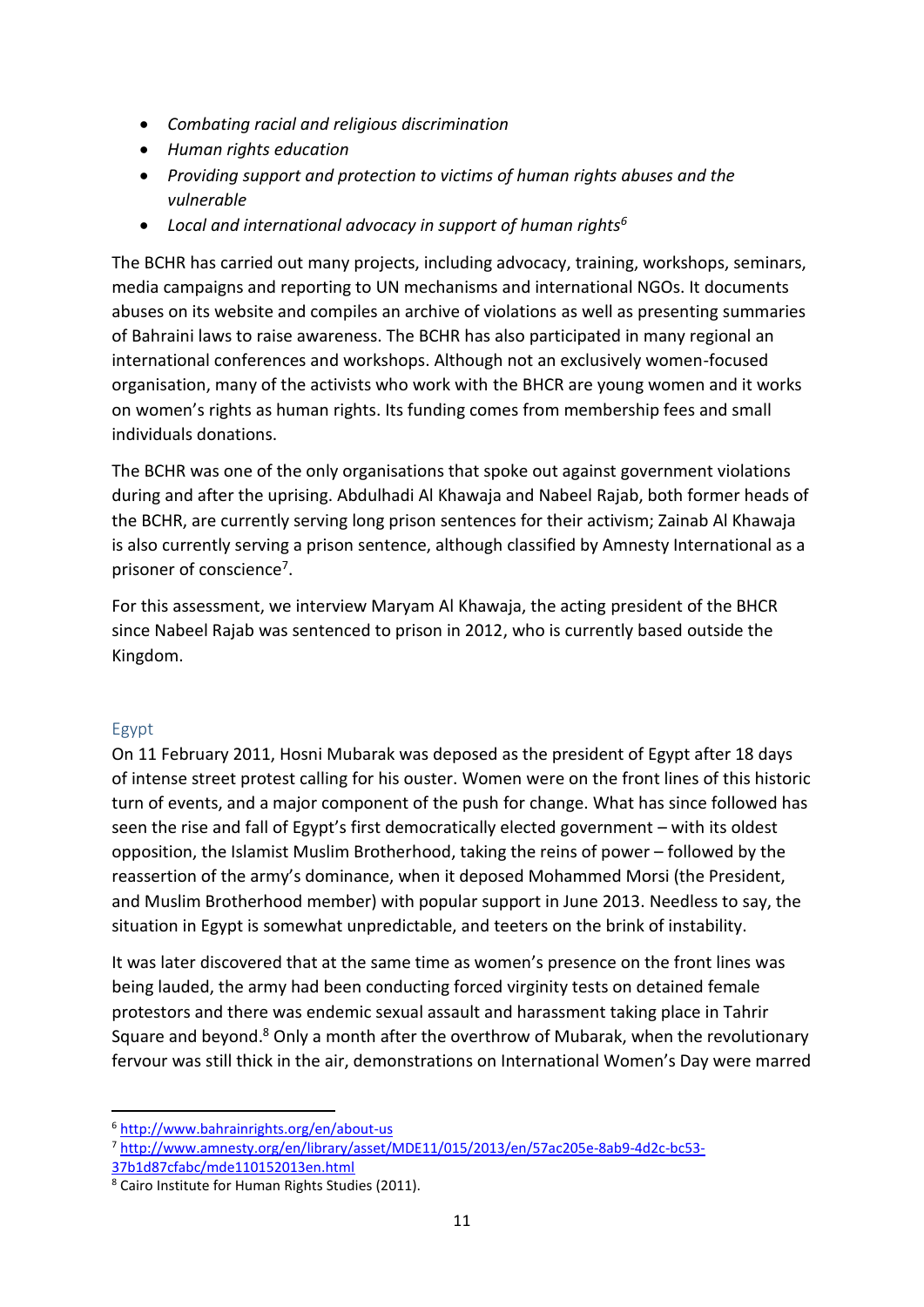by hostility and violence from opposing crowds. It portended the fear that women might be the ultimate losers of the revolution, despite their undeniable importance to its success.

Under the stewardship of Morsi, a constitution was pushed through parliament that failed to protect women's rights and there was a far lower level of female participation in key national institutions, such as the constitutional committee, the government and the parliament. <sup>9</sup> The constitution has since been suspended with the army's take-over, but as this institution was the perpetrator of so much violence against women and they have done very little to stem this tide, it is unlikely that they will be the protector of women's rights.

In the wake of all these events, many women's initiatives sprung up; **Baheya Ya Masr**, founded in 2012, is one such example. Baheya Ya Masr focuses on spreading human and national values that promote dignity and respect for women and girls, and allowing every citizen to have a life of equal opportunities and freedom of expression and belief. It is an independent movement that is small, but expanding. They have hosted high level discussion with legal and constitutional experts; produced a documentary film series on state violations of women's rights and the status of Egyptian women in the constitution; held protest demonstrations, such as on the first anniversary of virginity testing; and used innovative techniques, such as a national graffiti campaign, to raise awareness and get their message across.

Bahya Ya Masr is composed of mainly young women activists, and they are self-funded. For this assessment, WLUML interviewed Sally Zohney, one of Bahya Ya Masr's founders.

#### Iraq

As opposed to other countries under discussion here, Iraq is a country currently still in the midst of externally induced instability, with an active and deadly insurgency raging. As noted in the Cairo Institute for Human Rights Study's Annual Report in 2011, "Iraq remained at the stage of grave human rights abuses, the immensity of which differed little from the patterns detailed in reports of recent years."<sup>10</sup>

Although Iraq was not completely immune from the spread of the revolutions, as it did see several peaceful protests during this time invoking demands similar to those across the region – which included sexual harassment of female protestors in Baghdad by so called 'thugs'<sup>11</sup> – such demonstrations did not sweep the country or cause the political dislodgement witnessed in other contexts.

Under Saddam Hussein, state feminism was roundly practiced, and transforming women's roles in public life was a feature of his reign. Despite this, the war in 2003 was legitimised in large part on the basis of women's rights, but since the invasion women's situation in Iraq has deteriorated greatly, along with that of most Iraqis. From being the first country in the

**<sup>.</sup>** <sup>9</sup> Ibid.

 $10$  Ibid.

 $11$  Ibid.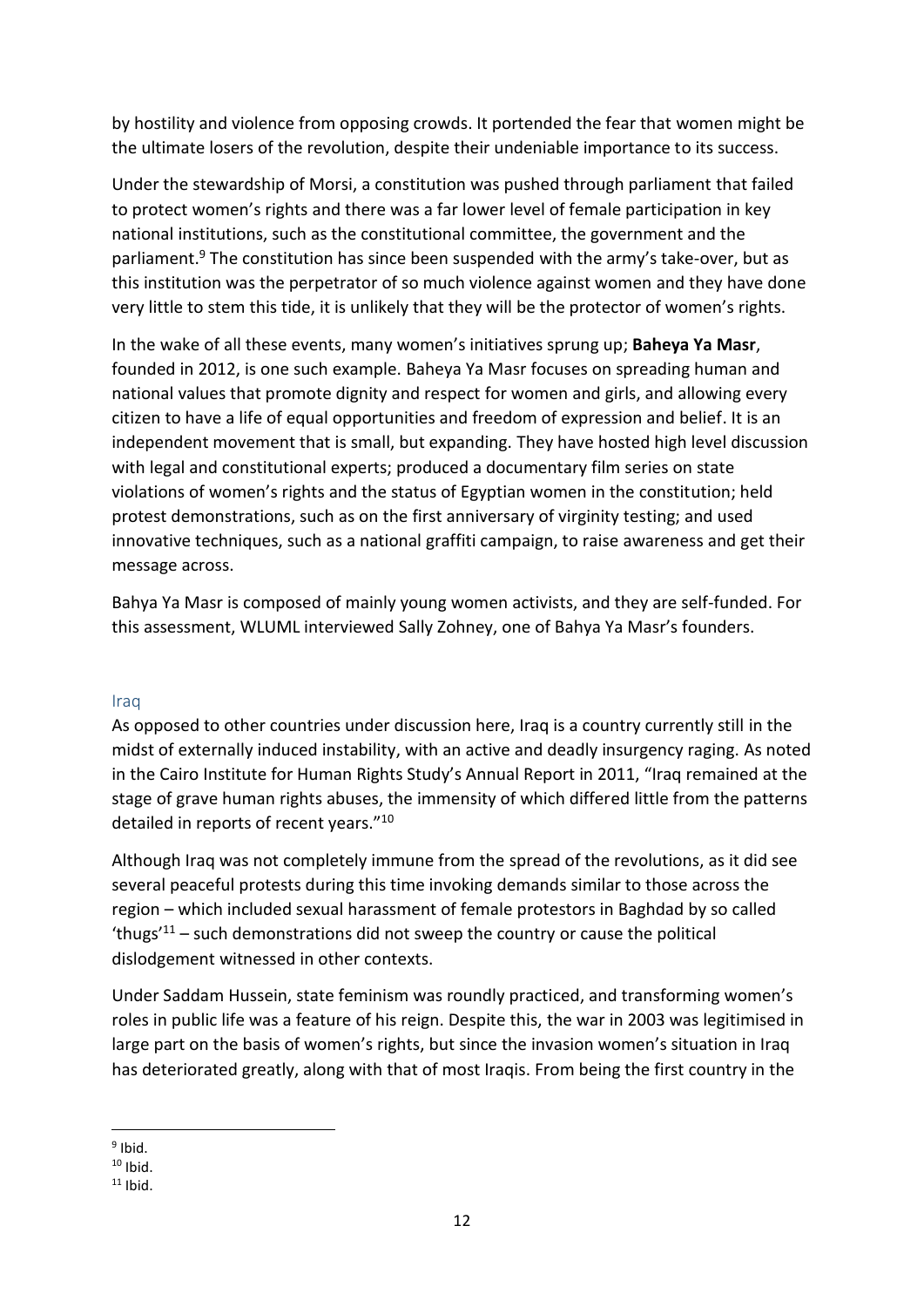region to have a female prime minister and female judge (1959), Iraq has become a place where huge numbers of widows struggle to survive and girl child marriage is on the rise.<sup>12</sup>

The two organisations interviewed for this assessment were the **Baghdad Women's Association (BWA)** and **Iraqi Al Amal Association**. BWA, established in 2004, works to reduce violence against women and girls by providing support services to survivors of violence, advocating for the implementation of appropriate laws and policies, as well as working to increase women's political participation through leadership development and capacity building. Among their varied activities are two listening, counselling, and legal centres that provide women with legal and psychological support; conducting workshops to enhance women's access to legal support; holding courses on conflict resolution for youth; as well as projects that cater to widows in Iraq. For this assessment, we interviewed Liza Hido, the president of BWA.

The Iraqi Al Amal Association, established in 1992, works to develop civil society, enhance the democratic process, the inclusion of women and youth in influencing the policy-making process, and capacity building for women and youth. Their programmes are aimed at combating all forms of violence and discrimination; the promotion of the culture of human rights, human security, gender and social peace; as well as providing psychosocial and legal assistance and training courses for women, children and youth so that they can participate in public life. Al-Amal also advocates law reform, along with the rehabilitation of workers in police and judicial fields, with the aim of securing the supremacy of law and justice in society. Al Amal is a very active and prominent organisation. One of its founding members, Hanaa Edwar, was also instrumental in forming the Iraqi Women's Network, which is composed of 80 organisations working in the country. For this assessment, we interviewed Jamal Jawahiri, a founding member and member of the General Committee.

#### Iran

**.** 

In 2009, Iran experienced the largest, sustained demonstrations since the overthrow of the Shah in 1979. Following the disputed presidential election, which secured Ahmadinejad's second term amid widespread accusations of rigging, Iranians took to the street en masse to voice their discontent. The government cracked down with all its might, successfully suppressing these dramatic protests; many have pointed to the Iranian uprising, although ultimately unsuccessful, as the precursor to the revolutions. Since the end of these demonstrations in early 2010, the security situation in Iran was taken to a new level of restrictedness. From then, until the most recent election of Hassan Rouhani, who has made overtures towards a relative opening – releasing some prominent rights activists imprisoned throughout the prior four years and the most recent preliminary deal with world powers in relation to its nuclear programme – the situation of activists on the ground was dire.

2009 marked the latest wave of exile migration from Iran, with droves of activists of various stripes exiting the country due to the pressure and surveillance they were under. Numerous others were arrested, tried and imprisoned for long sentences on charges such a

<sup>12</sup> <http://www.ipsnews.net/2013/01/iraqi-women-seek-a-new-liberation/>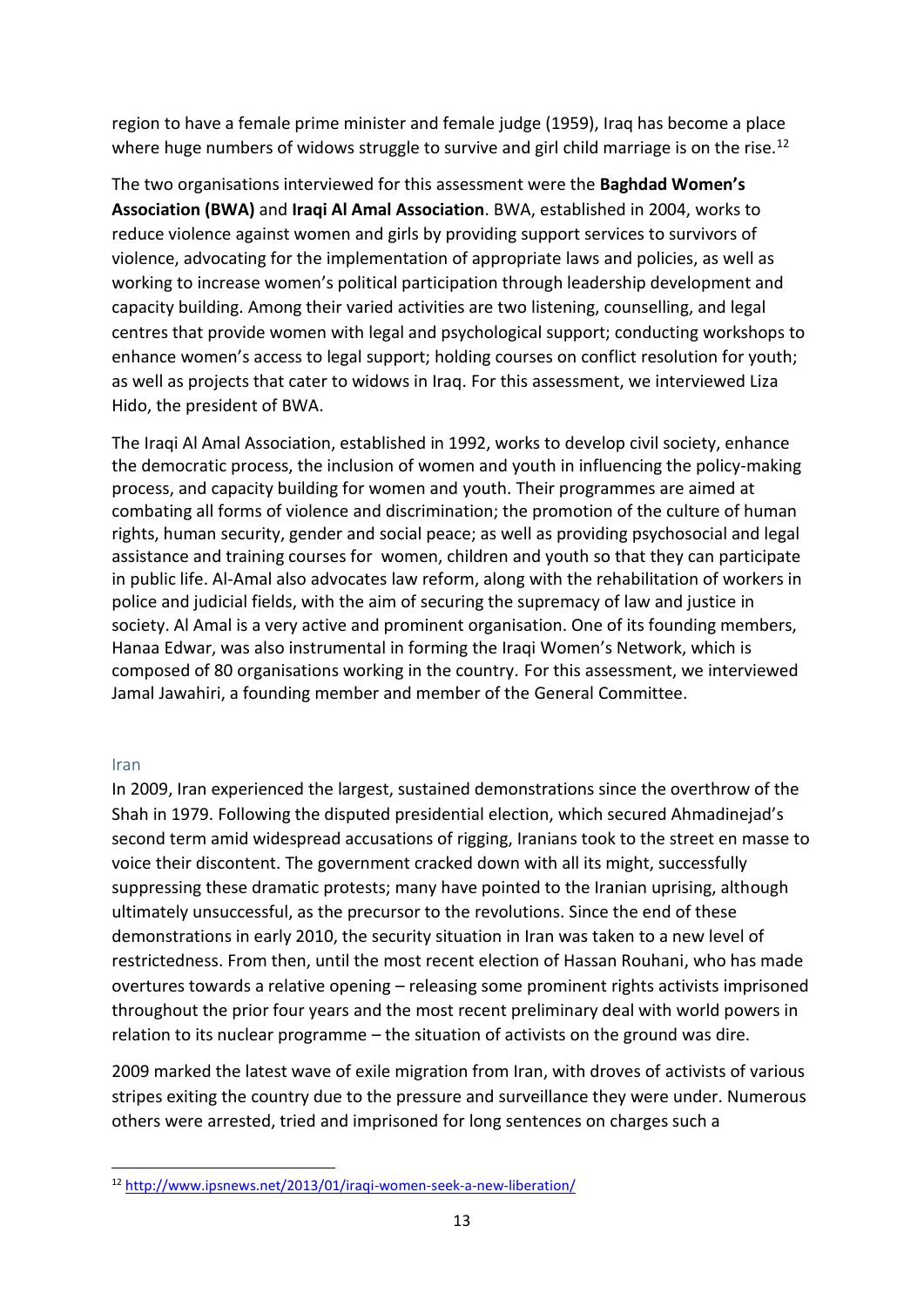'propaganda against the state' or even *Moharebeh* (waging war against God). Many among those persecuted by the state in this way were women's rights activists, as the government has long held the women's rights movement with particular enmity.

With regards to independent organisations, even prior to the 2009 elections and its aftermath, there were very few independent organisations that that were allowed to persist; but the crackdown in 2009 shuttered the doors of even these remaining few. According to Sussan Tahmasebi, the women's rights activist interviewed for this assessment, the intense and sustained pressure forced the women's movement into a somewhat muted state:

In the last four years really most activities were informal. The work of networks, campaigns, unregistered groups, all pretty much stopped; well, not that they stopped completely but they were very minimal. Part of the reason for this was the serious repression, and I think a sense of hopelessness after the 2009 election. Having such a protest and then it being crushed... It's not just the women's movement, it's all movements. There's a sense of hopelessness, a sense of not being able to plan for the future, because you don't know if there's going to be war, and there are such economic hardships, sanctions. All of these really contributed to civil society pretty much dying out during the last four years. Not that nothing was going on, people did do some things: held some workshops on sexuality, had reading groups, and things like that. But they have consistently failed to take a strong position on most issues raised during this time. They took a few positions, such as on access to education and the passport law, but these four years have been some of the worst for Iranian women in terms of the policies that have been suggested and approved; but the women's movement, due to all the pressures, hasn't been in a state to respond as strongly as they would in the past.<sup>13</sup>

The situation Sussan describes here is why there are no real women's change-maker organisations operating in Iran today, and why we chose to speak with her. She is long-time women's rights activist and a founding member of the One Million Signatures Campaign. From her extensive experience working in the Iranian women's movement, she is well placed to comment on where the needs are, should the situation open up enough for organisations to begin operating. She is hopeful that it will.

#### Jordan

**.** 

As mentioned in the background section, the experience of Jordan during the revolutions, was relatively muted compared with other countries under assessment here. With a primary focus on rising food prices and aimed at particularly hated individuals within King Abdullah's cabinet, these were largely reform-oriented protests.<sup>14</sup> While the situation in Jordan per se did not throw the country into a state of chaos, the overflow of the crisis in Syria is having a

<sup>13</sup> Tahmasebi, Sussan (2013), Personal interview.

<sup>&</sup>lt;sup>14</sup> There were calls in 2011 for the abdication of King Abdullah, but this was not the overwhelming aim of the protests.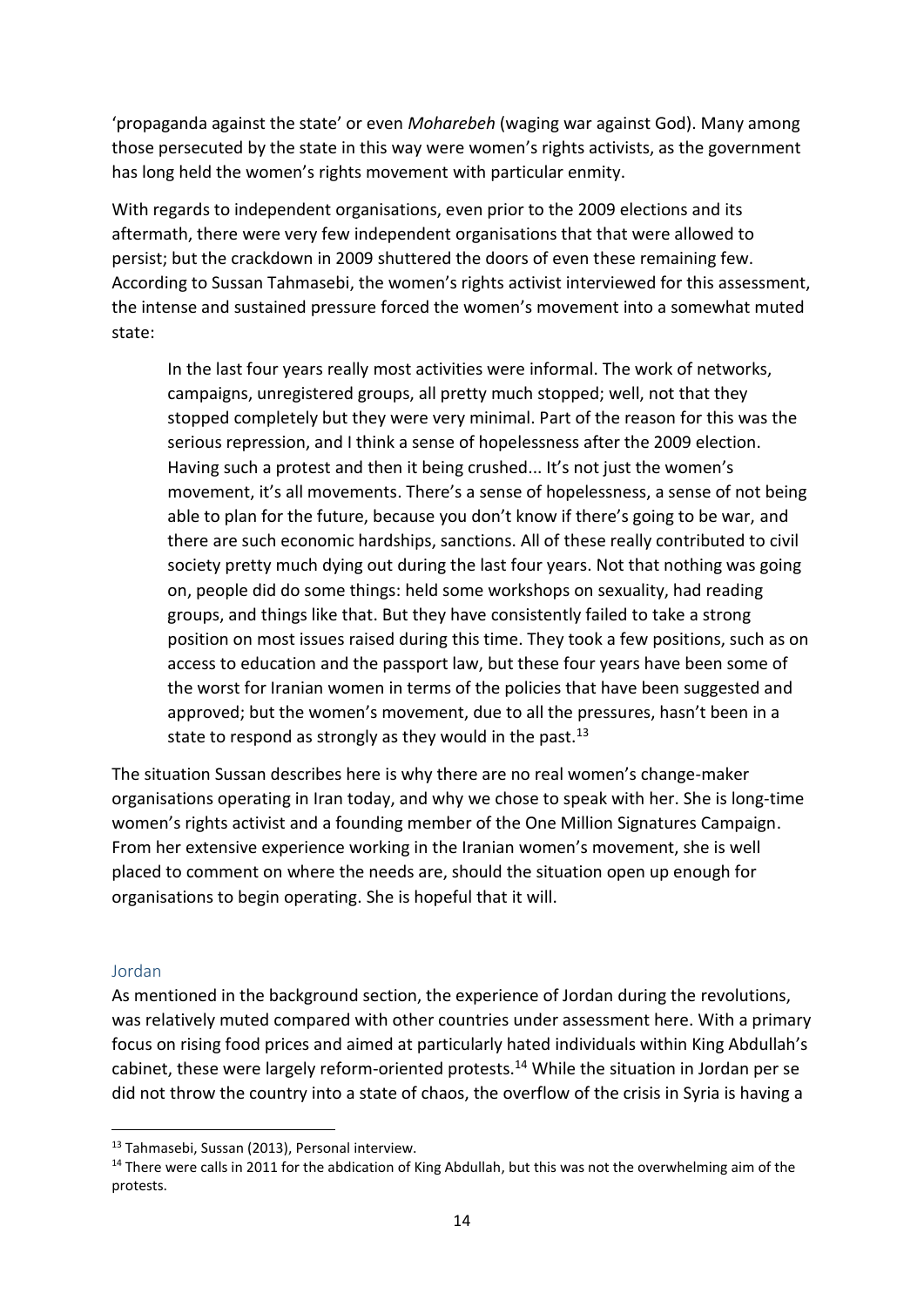dramatic effect. The UNHCR's official number of Syrian refugees in Jordan stands at over 560,000<sup>15</sup>, but it is likely that the actual number is higher, as there are many unregistered Syrian refugees in the country. This has stretched the already limited resources of Jordan to the limit, and has also affected the ability of civil society, including women's organisations, to go about their pre-existing work. As Afaf Jabiri<sup>16</sup> of the Jordanian Women's Union (JWU) noted when speaking about what is affecting JWU's ability to operate:

Mainly the political situation in Jordan and the region, because right now you have to put some stuff on hold, as we have to put every effort towards the Syrian refugees. We are not a relief organisation, we have never done relief work, so now we have to mobilise whatever resources we have to do work with refugee women, Syrian refugee women. So, this means that every time you need to shift your work and re-prioritise your work according to how the political situation is going and sometimes you have to put some things on hold. For instance, we postponed different training courses on trafficking women, because there's not time.<sup>17</sup>

Most organisations in Jordan are affiliated to the government or the royal family. As such, the de-politicisation of women's issues and their disassociation from wider political and social struggles is evident. Civil society is co-opted to a great extent and women's organisations are no exception. Afaf Jabiri also spoke to the tightrope that independent organisations must walk in order to operate within this context:

In Jordan, for instance, if you want to work in woman's rights you cannot address it in a narrow way. What I mean by this is when you have the monarchy and you have the tribal allegiances and you have Islam, and all of these are taboos, you cannot talk about any of them in advocacy; therefore, you are not actually allowed to discuss the roots of the problem. The king is the father of the nation and he is the one who rules and he holds the five powers in his hands; the tribes are the ones beside him in every social aspect, including creating women's rights; and Islamic groups are trying to also influence all of these things. You are working within this context, trying to get some rights for women, but you cannot achieve it unless these issues are addressed very clearly, the structural issues are the main problems of inequality and injustice as a whole, not just for women but in the country. One of the main problems for us is that that we cannot move on with women's rights and equality issues unless these issues are addressed within the overall structure of the country; but, if you do so, particularly when it comes to the royal family, by law you will be in prison.<sup>18</sup>

The organisation interviewed for this assessment is the **Jordanian Women's Union**. Established in 1945, and having gone through many transitions in its work in the many

**<sup>.</sup>** <sup>15</sup> UNHCR (2013), "Syrian Refugee Response: Jordan",

[<sup>&</sup>lt;https://data.unhcr.org/syrianrefugees/country.php?id=107>](https://data.unhcr.org/syrianrefugees/country.php?id=107)

<sup>&</sup>lt;sup>16</sup> Our interviewee from Jordan, who has held multiple roles in the Union since the 80s, and is currently a member of the central council.

<sup>&</sup>lt;sup>17</sup> Jabiri, Afaf (2013), Personal Interview.

 $18$  Ibid.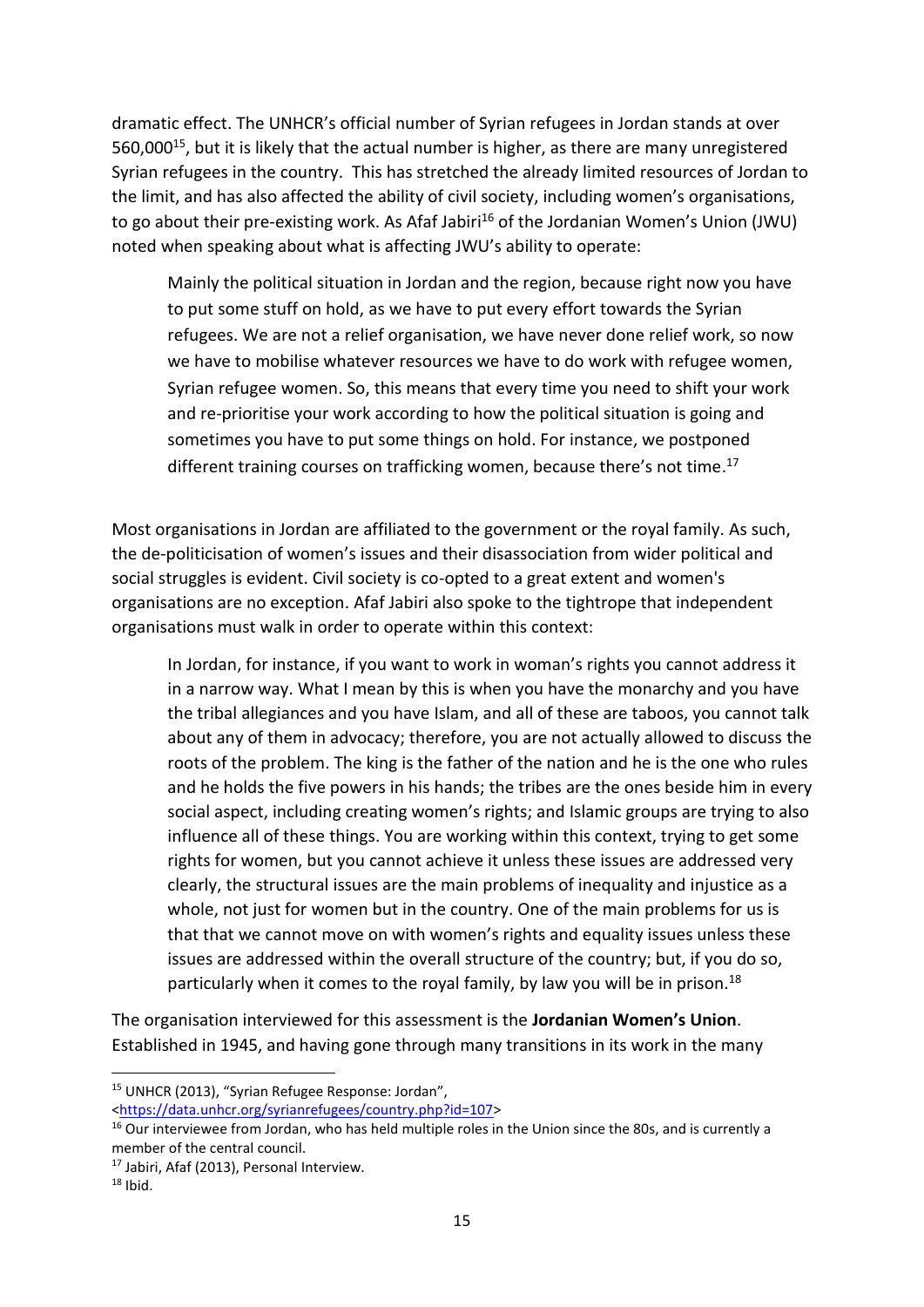decades, the current focus of the Jordanian Women's Union is providing services for women survivors of violence, running shelters and a legal, psychological and social centre, programmes for trafficked women, and running advocacy campaigns around legal reforms. It has ten branches spread across the north, south and central Jordan, all of which had relative autonomy at the administrative level until the most recent changes to the NGO law three years ago prohibited such an arrangement.<sup>19</sup> Thereby, the Union had to centralise its work to adhere to the law.

#### Libya

In 2011, Libya also erupted into widespread protests and successfully overthrew its autocrat of several decades, although with the intervention of NATO's no-fly zone as Qaddafi had responded to demonstrations with a brute force not shown elsewhere at that point. State feminism had been an important part of Gaddafi's political vision: women's legal status, education and public presence were integral to his marking the difference between his 'revolutionary' government and what had proceeded. Furthermore, as Kathryn Spellman-Poots points out:

In keeping with the "first lady" syndrome, in women's rights advocacy in the rest of the Arab world, the women's rights agenda was entirely appropriated by Gaddafi and his inner circle – particularly his daughter, Aisha, who was the main spokesperson for Libya's gender regime.<sup>20</sup>

In the aftermath of Qaddafi's overthrow, the transitional government, which is facing many challenges, also decided to make their first mark in the realm of women's rights: Mustafa Abdel Jalil, the leader of the transitional government, declared that polygamy was no longer illegal at the celebration of national independence.

The National Transition Council chairman Mustafa Abdel Jalil's comment on removing restrictions on polygamy demonstrates how gender issues are already being used to advance (or appease) ideologies and to stake out the political boundaries of the new Libya.<sup>21</sup>

Although Jalil has since altered his rhetoric on women, the Libyan government has made no progress on this issue.<sup>22</sup> As Libya's revolution was one that erupted into violent conflict, including the creation of civilian militias, there is the fundamental problem of an armed population in a context of weak government and a state in transition. The ways in which the

<sup>19</sup> Jabiri, Afaf (2013), Personal Interview.

<sup>20</sup> Spellman-Poots, Kathryn (2011), "Women in the New Libya: Challenges Ahead", *openDemocracy.net*, [<http://www.opendemocracy.net/5050/kathryn-spellman-poots/women-in-new-libya-challenges-ahead>](http://www.opendemocracy.net/5050/kathryn-spellman-poots/women-in-new-libya-challenges-ahead).  $21$  Ibid.

 $22$  Aon, Maha (2012), "Scoping Paper: The Arab Spring and Women's Rights – Implications for Care International", Care International.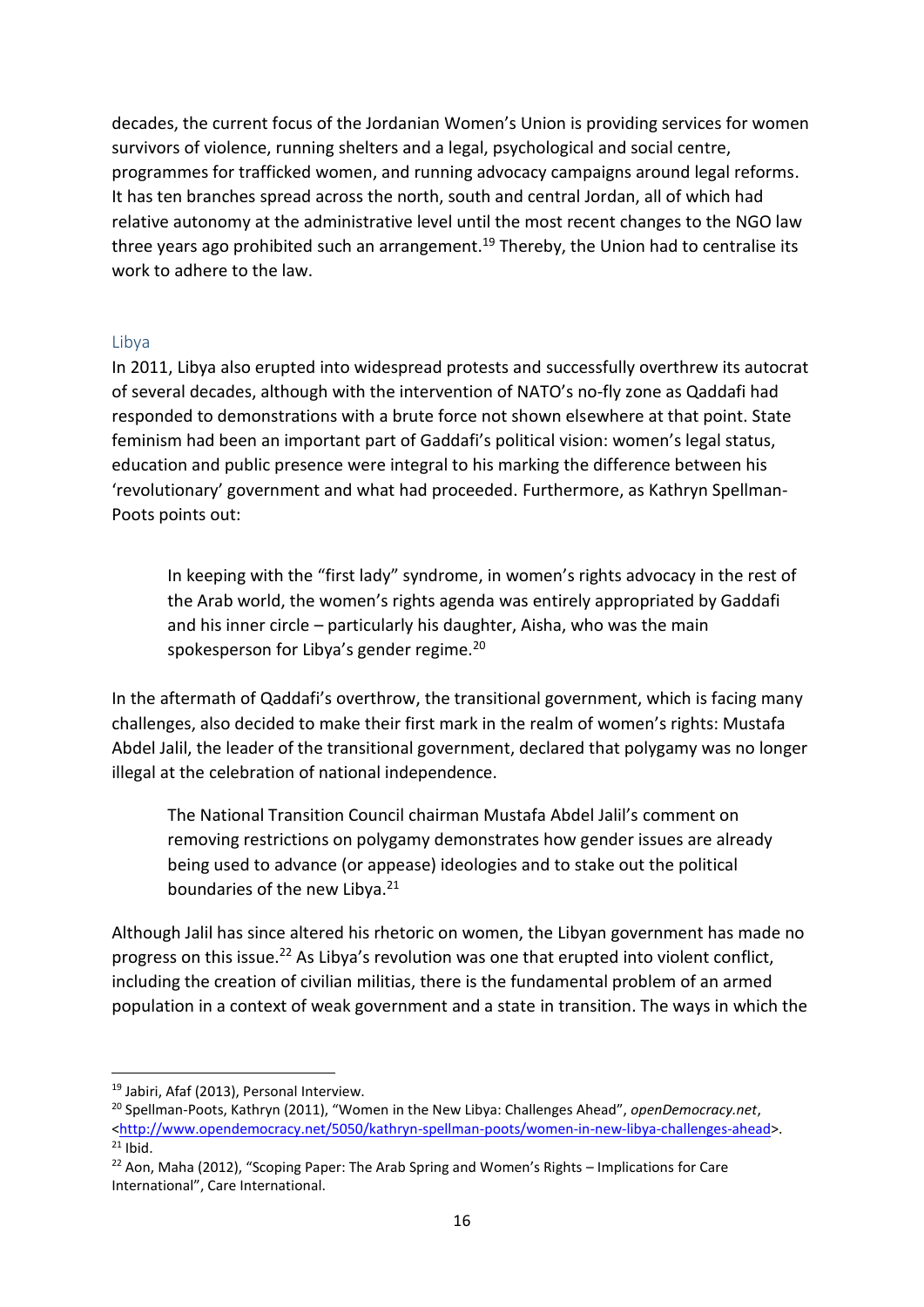new Libyan state chooses to adopt or do away with Qaddafi's gender regime still remain to be seen.

In Qaddafi's Libya, NGOs were completely outlawed, so the burgeoning civil society in Libya is starting from scratch. The two organisations we interviewed for this assessment were the **Voice of Libyan Women (VLW)** and **Women 4 Libya (W4L)**. VLW, founded in August 2011, is a youth-led organisation that focuses on improving the political participation and economic empowerment of women, and advocates against gender-based violence in Libya. They run English and computer training courses, advocate against religious extremism using the framework of Islam, conduct a campaign on women's security in Libya, and run political participation workshops. For this assessment, we interviewed Ahmed Shaibi, who is the head of the Women's Empowerment Centre in Zawia.

W4L is an initiative of the Libyan Civil Society Organization, which is an umbrella organisation for civil society initiatives. W4L focuses on ensuring the inclusion of women in the reconciliation process and within the political, social and economic sectors of society. Their objectives include: the promotion of Libyan women in decision-making, politics and government; supporting women activists to promote sustainable civic participation and facilitate their contribution to stability and transition to democracy; and create spaces and forums for women's empowerment and leadership. For this assessment, we interviewed Intissar Rajabany, a volunteer with W4L.

#### Morocco

**.** 

Morocco also experienced unrest during the 'Arab Spring', although nowhere near on the scale seen elsewhere. With more of a push towards reform rather than revolution, the 20<sup>th</sup> of February movement demanded that the King relent some of his powers. In March of 2011, King Mohammed VI announced a constitutional review process, and the developments that ensued led to the election of the Justice and Development Party's (PJD) – Islamists who had previously stood in firm opposition - plurality in parliament and their leader taking up the post of Prime Minister.

As described earlier, the state feminism that had been adopted in Morocco was part and parcel of the government representing itself as a progressive force in the face of Islamist opposition. However, while many women's organisations in the country did have state association under these policies of state feminism, it is important to note that there are also many independent organisations that were also allowed to flourish. As Laurie Brand noted:

The state . . . has an interest in the proliferation of organizations: the more organizations there are, the more difficult coordination is likely to be and therefore the more limited their political impact; and by allowing such organizations to operate, the state can more easily monitor grassroots activism.<sup>23</sup>

<sup>23</sup> Brand, Laurie A. (1998), *Women, the State, and Political Liberalization: Middle Eastern and North African Experiences*, New York: Columbia University Press.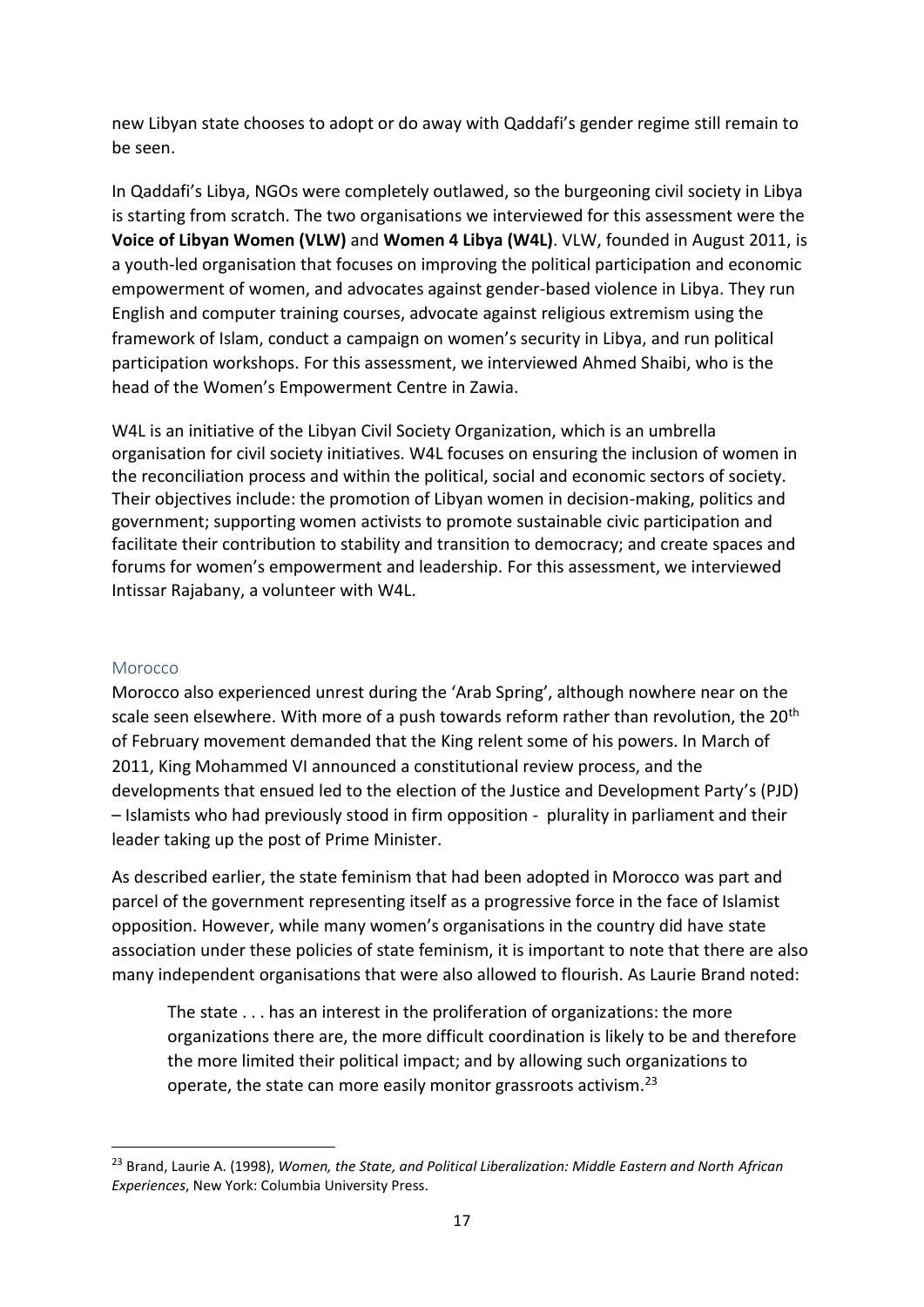With the rise to power of the Islamist PJD party – granted the King still retains unparalleled power in the country – the balancing act between state feminism and Islamism has become more delicate. As Souad Eddouada and Renata Pepicelli noted:

The Moroccan state's reorientation in the direction of gender equality and the advent of a discussion of women's rights has had to be adapted to in response to Islamist demands for a legislative system that is more rigidly based on the shari'a. In order to simultaneously satisfy the demands of feminists and those of the Islamists, the government has been obliged to rapidly develop an "Islamic state feminism".<sup>24</sup>

Although the country lifted its reservations to CEDAW in April 2011, the forced marriage of Amina Filali<sup>25</sup> to her rapist and her subsequent suicide show that in the protection of women's rights in the country, there is still a long way to go. As Fatima Sadiqi noted:

(W)hen you ask specific questions about rights, it's not easy [to work in Morocco]. Some people get really irritated and sometimes there is bureaucracy, especially if research is about sensitive topic like abortion. Sometimes there are administrative problems. It is not easy to research deep gender issues in societies, people are reluctant about that. We have to be very careful and diplomatic and sensitive to cultural norms.<sup>26</sup>

The organisations interviewed for this study were: **ISIS Center for Women and Development (ICWAD)** and **Nation Union of Women's Organisations (Union)**. ICWAD was founded in 2006 and focuses on bridging the gap between university and civil society – between activism and academia. They work with women in having access to social media, publish resources on women and development, as well as spread awareness on family laws, in accessible and local languages (Moroccan Arabic and Berber), work on women's literacy, and established MA and PhD programmes in gender studies in Morocco. For this assessment, we interviewed Dr. Fatima Sadiqi, the founder and current head.

The National Union of Women's Organisations, established in 2010, is an association of women's organisations from across the country, who come together to discuss women's rights with the aim of promoting and raising women's awareness. They also do advocacy work, applying pressure on the government to change discriminatory laws. The Union's main activities are organising conferences, study days, seminars and campaigns; campaigns to raise women's awareness on early marriages, the laws related to rape, and other development related issues in general. For this assessment, we spoke with Souad Slaoui, who is an activist in the organisation as well as its current treasurer.

<sup>&</sup>lt;sup>24</sup> Eddouada, Souad and Renata Pepicelli (2013), "Morocco: Towards an 'Islamic State Feminism'", SciencesPo. [<http://www.sciencespo.fr/ceri/sites/sciencespo.fr.ceri/files/ci\\_feminism\\_iran\\_se\\_rp.pdf>](http://www.sciencespo.fr/ceri/sites/sciencespo.fr.ceri/files/ci_feminism_iran_se_rp.pdf).

<sup>&</sup>lt;sup>25</sup> In 2012, Amina Filali swallowed rat poison after being forced to marry her rapist; she was 16 years old. This was due to controversial legislation, Article 475, which allows a rapist to marry his victim to escape prosecution.

<sup>26</sup> Sadiqi, Fatima (2013), Personal Interview.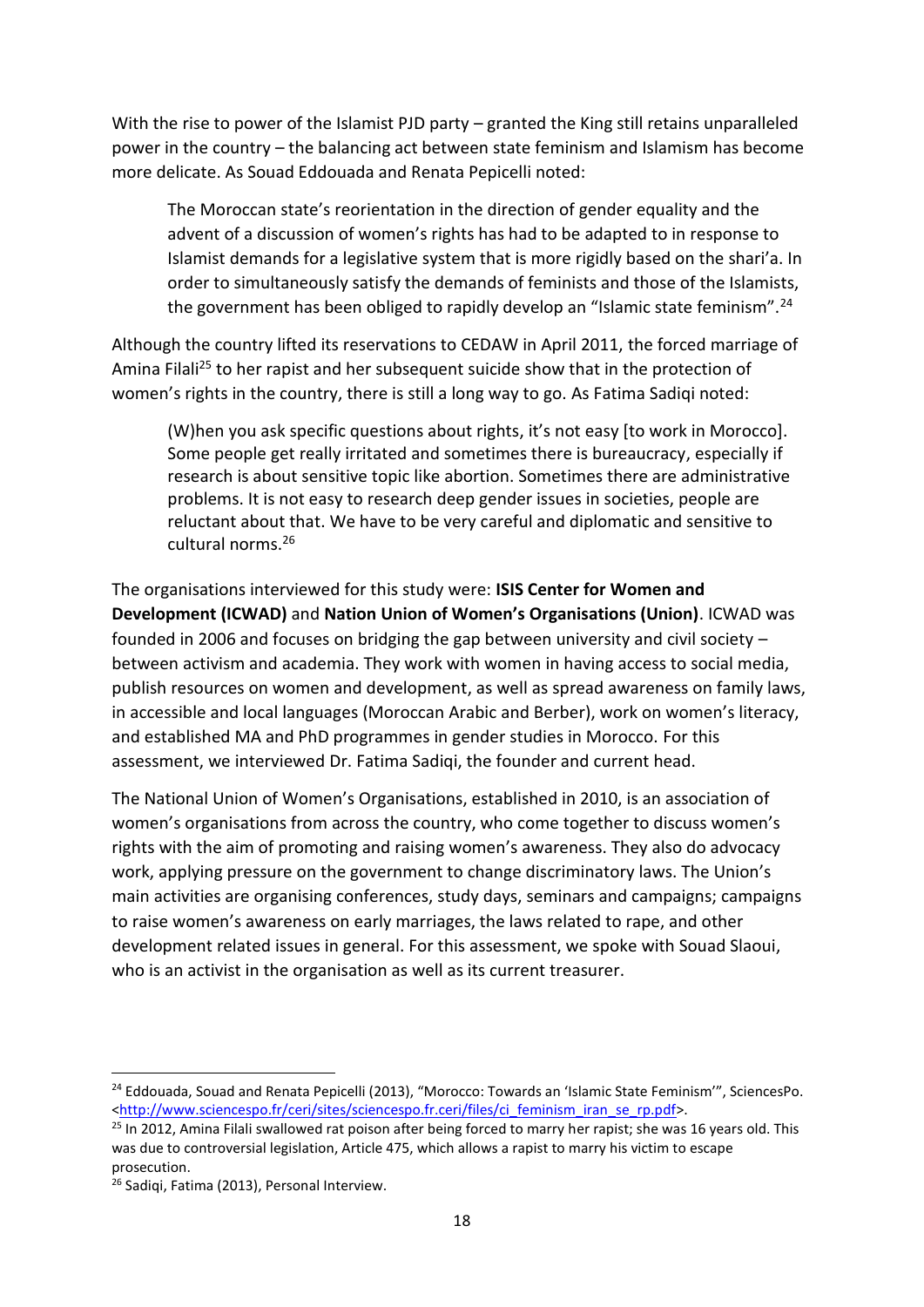## Syria

Syria's uprising began similar to the other countries in the region in March 2011, marked by peaceful protests demanding justice and the transition of power. However, these protests were quickly met with the might of the Syrian army and, after months of military sieges, descended into a full-blown armed conflict that persists to this day. This conflict has become the scene of the battlefront for fundamentalist Islamists, who have rallied from around the world to fight against the Assad regime in Syria. Although initially Assad's claims to be fighting Al-Qaeda in his attempt to quell protests were little more than a façade, the Syrian conflict is progressively more characterised by such militants fighting alongside (as well as in conflict with) the original forces of this uprising.

There is no way to hypothesise what will be the end of this. As the conflict persists and the refugee crisis become even more acute, stories of young Syrian women being sold into marriage to support their families in neighbouring countries, rape, and domestic violence becomes more frequent.<sup>27</sup> These are not problems that had existed anywhere near on the same scale prior to the conflict; the situation of Syrian women, along with the majority of the Syrian population as a whole, is deteriorating rapidly. How Syrian society will recover when this conflict reaches its conclusion is impossible to predict, but there is no doubt that as society has unravelled during this crisis, many Syrian women have been reduced to a far worse position.

Prior to the conflict, the state of Syrian civil society, including women's organisations, was incredibly constricted. Relatively few independent organisations were allowed to operate, with most being associated with the state or ruling party.<sup>28</sup> Decree 121 specifically forbid organisations from working on women's rights, so any organisations trying to operate had to do so 'underground'. Since the conflict began, however, civil society organisations, especially women's organisations, began to mushroom. Many of these organisations, understandably, are focused on the intersection between the ongoing conflict and women's rights.

The two organisations interviewed for this assessment are the **Syrian Women's Forum for Peace (SWFP)** and the **Women and Democracy Forum (WDF)**. The SWFP was founded in 2012 and focuses on women's active role in decision and peace-making, as well as women's security in the context of the ongoing conflict. They work on communication, networking, training and empowerment of women in local communities. Taking a bottom-up approach, SWFP focuses on the importance of networking to build the widest coalition in Syria striving for peace, the realities of women from all sectors of society and addressing the suffering of displaced Syrians and refugees. We interviewed Mouna Ghanem, the founder and head of SWFP, for this assessment.

**<sup>.</sup>** <sup>27</sup> International Rescue Committee (2013), "Syria: A Regional Crisis",

[<sup>&</sup>lt;http://www.rescue.org/sites/default/files/resource-file/IRCReportMidEast20130114.pdf>](http://www.rescue.org/sites/default/files/resource-file/IRCReportMidEast20130114.pdf); Human Rights Watch (2013), "Syrian Refugees Struggle to Protect Daughters from Exploitation",

[<sup>&</sup>lt;http://www.hrw.org/news/2013/08/07/syrian-refugees-struggle-protect-daughters-exploitation>](http://www.hrw.org/news/2013/08/07/syrian-refugees-struggle-protect-daughters-exploitation)

<sup>28</sup> Gubser, Peter (2002), "The Impact of NGOs on State and Non-State Relations in the Middle East", *Middle East Policy* vol. IX No. 1: 139-148.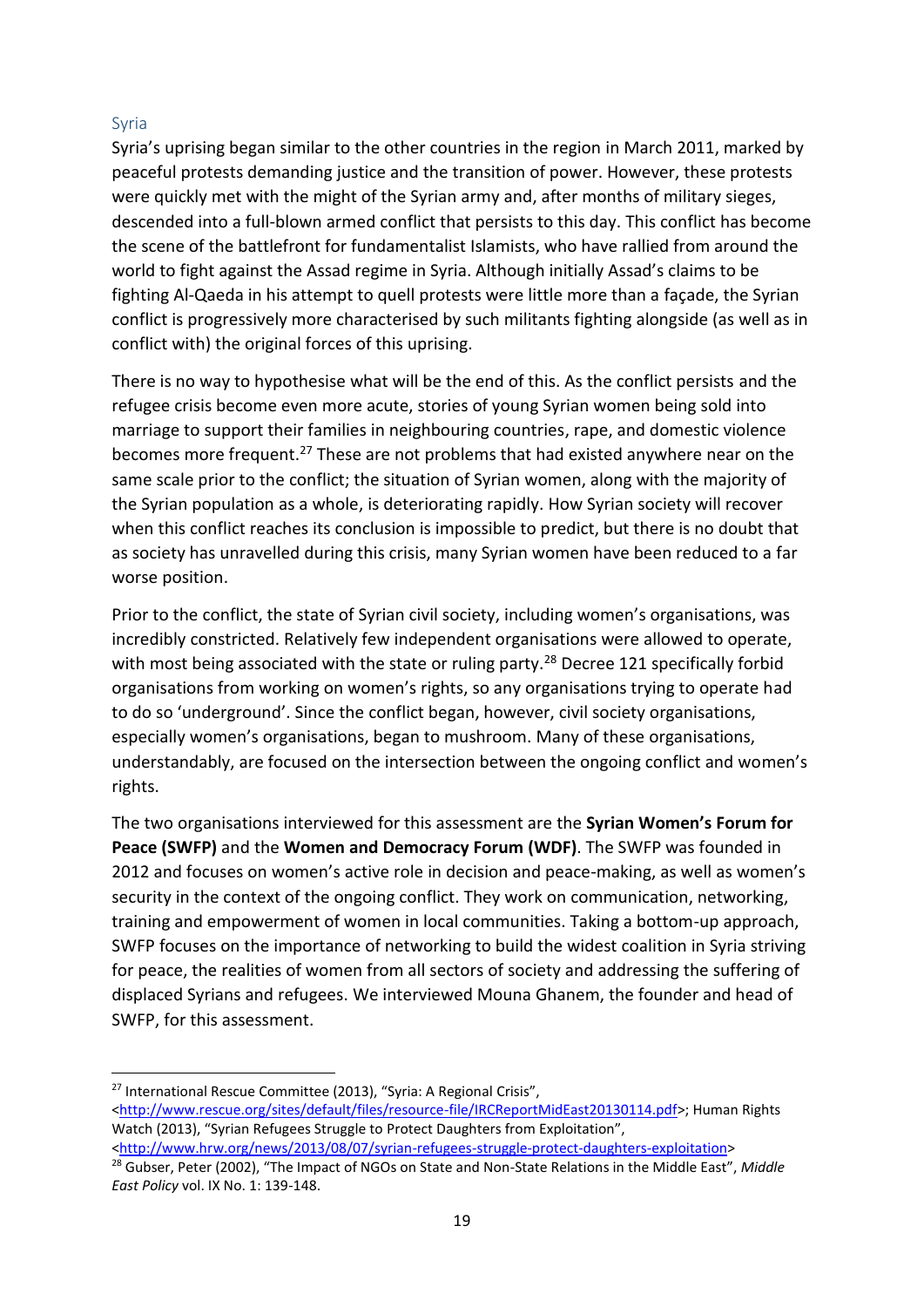The Women and Democracy Forum was established in 2011, and focuses on women's political participation, empowerment, and participation in democratic transition. They do awareness raising activities for women on politics and political culture; do legal research, hold training courses, and provide psychological support. For this assessment, we interviewed Amera Malek, the deputy and representative in Nabek for WDF.

### Tunisia

In comparison to the rest of the region, under Ben Ali Tunisian women enjoyed more rights – including access to education and employment – and a relatively progressive personal status code. State feminism was a prominent feature of Ben Ali's regime, and Habib Bourguiba before him, as he instrumentalised women's rights to prove his 'progressiveness' and detract attention from the truly repressive nature of his system. In December 2010, Mohammed Bouazizi set himself alight in protest to systematic oppression in Tunisia, beginning what would become the Tunisian revolution of 2011, which snowballed across the region into the 'Arab Spring'. Women participated in the Tunisian revolution en masse.

Following the overthrow of Ben Ali and the harkening of the first democratic elections in Tunisia, the once-illegal Islamist organisation, Al Nahda, swept the elections to take control of the government. There is warranted fear of the direction that Al Nahda will take/is taking the country, as it has been very slow to take action against extremist forces who have conducted acts of violence – such as bombing a cinema and televisions station, occupying a university, and attacking bars. However, as a recent Care International study noted:

Despite this criticism, the Tunisian government took several positive steps by ratifying several international human rights conventions, amending articles in its penal code to combat torture, and amending publication and media laws. In addition, Tunisia passed a new NGO law turning the page on the highly restrictive NGO law of the Ben Ali era. The new NGO law grants NGOs more freedoms, prohibiting authorities from obstructing their work, facilitating NGO access to information, and giving them the right to receive funds from domestic and foreign sources. Consequently, a significant number of new NGOs have emerged in Tunisia representing different ideologies and direction, and the press has become more vibrant tackling subjects that were previously taboo.<sup>29</sup>

Women are also representing a higher percentage in the transitional government than elsewhere, as the government has stipulated that women must have equal representation on electoral lists, and they now make up 27% of the parliament.<sup>30</sup> However, under the Islamist-led government, there is a fear that Tunisian women's rights will be compromised,

<sup>&</sup>lt;sup>29</sup> Aon, Maha (2012), "Scoping Paper: The Arab Spring and Women's Rights – Implications for Care International", Care International.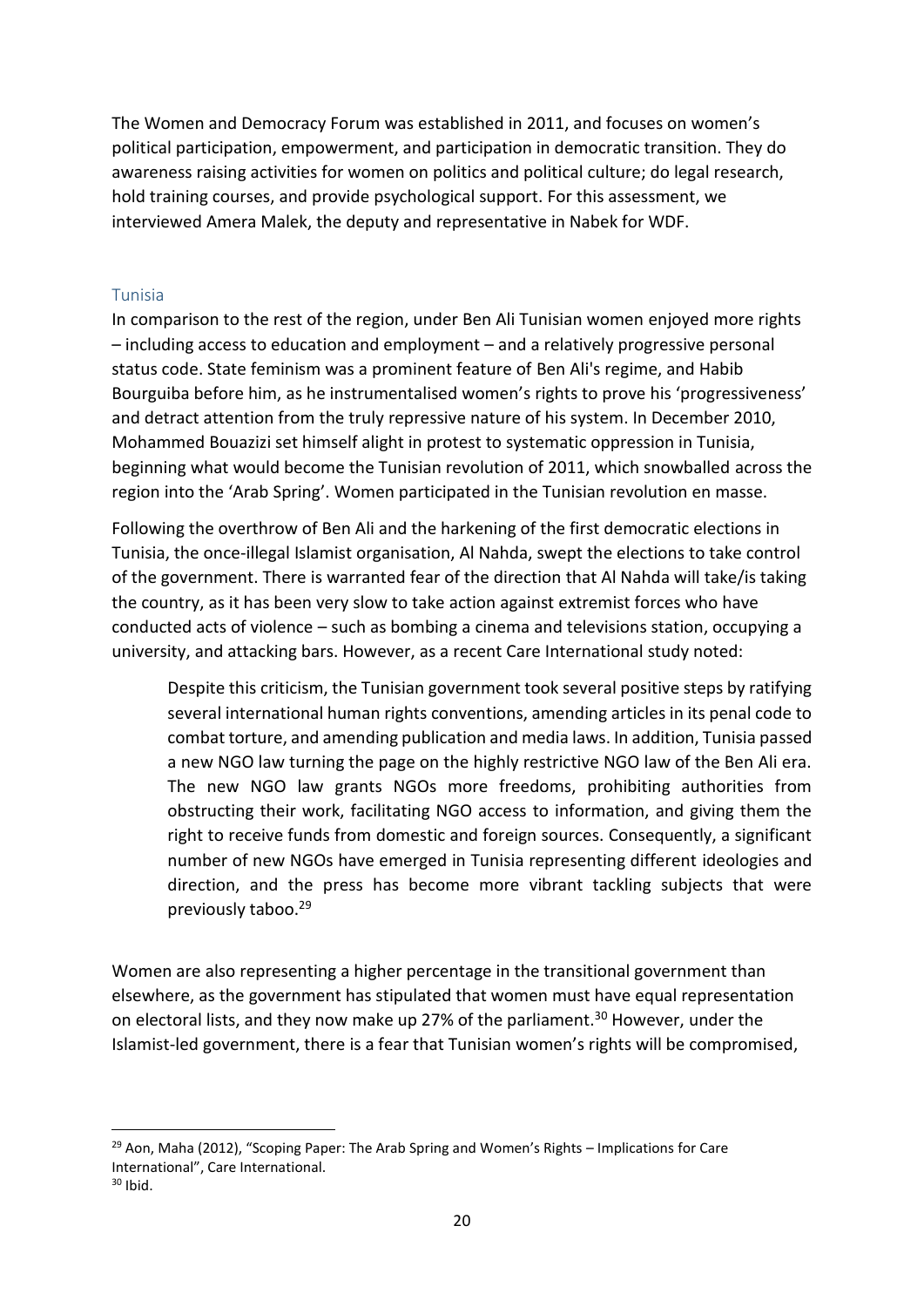and especially that women's rights activists may be discredited as being supporters of the former regime.

As the Care study above noted, there has been a relaxation on the laws that govern independent organisations, thereby allowing for the proliferation of new women's initiatives to flourish. The first initiative we interviewed for this assessment, The **Voice of Women (VOW) Initiative**, falls into this category. Established in late 2012, the VOW Initiative aims to support the development of girls and women on issues that affect their lives, such as poverty, education, and entrepreneurship; skills that empower girls to be selfreliant and agents of change; and train and develop a new breed of journalists with a focus on women and development issues. They work in advocacy and campaigning, training and capacity building, and community engagement. For this assessment, we interviewed Aya Chebbi, a co-founder of this Initiative.

The second organisation interviewed for this assessment is the youth organisation **I Watch – Tunisia**. Founded in March 2011, I Watch focuses on issues of transparency and corruption, and includes activities related to election monitoring, voter education, facilitating access to information, and the launch of a whistle-blowers award. I Watch was recently also named the local contact point in Tunisia for Transparency International. Although I Watch is not particularly focused on women's rights, the majority of its volunteers are women. For this assessment, we interviewed Emna Mouelhi, who is I Watch's current treasurer.

#### Yemen

**.** 

Demonstrations erupted in Yemen following the overthrow of Ben Ali in Tunisia in January 2011. Although originally protesting proposed changes to the constitution, the poor economy and high unemployment, the demonstrations quickly took on a more pointed criticism of Yemen's 33-year 'president', Ali Abdullah Saleh, and began openly calling for his ouster. Women played a vital role in the uprising, and their involvement was widely recognised and celebrated.<sup>31</sup>

In April, the Gulf Cooperation Council attempted to broker a transition of power deal, which was only agreed to in late November by the government and the Joint Meeting Parties – an umbrella group representing many members of the opposition. However, the deal was denounced by many protestors, as it just transferred power from Ali Abdullah Saleh – the 33-year 'president' of Yemen – to his vice president.

In the transitional period, it is arguable that things have actually gotten worse in Yemen. In 2013, the World Bank reported that youth unemployment could be as high as 40%<sup>32</sup> and the IMF reported<sup>33</sup> that nearly half of Yemen's population live below the poverty line. The

<sup>&</sup>lt;sup>31</sup> Most notably, Tawakkol Karman, who would later receive the Nobel Peace Prize for her work. However, it should be noted that, internally, there is much criticism of Karman for involvement in Al Islah, the political party associated with the Yemeni Muslim Brotherhood.

<sup>&</sup>lt;sup>32</sup> World Bank (2013), "World Bank Grant Supports Employment Creation for Yemen's Neediest Youth and Women", <[http://www.worldbank.org/en/news/press-release/2013/04/02/world-bank-grant-supports](http://www.worldbank.org/en/news/press-release/2013/04/02/world-bank-grant-supports-employment-creation-yemens-neediest-youth-women)[employment-creation-yemens-neediest-youth-women>](http://www.worldbank.org/en/news/press-release/2013/04/02/world-bank-grant-supports-employment-creation-yemens-neediest-youth-women)

<sup>33</sup> International Monetary Fund (2013), "Yemen: Reorienting Public Spending Would Create Jobs, Fight Poverty", <[http://www.imf.org/external/pubs/ft/survey/so/2013/car073013a.htm>](http://www.imf.org/external/pubs/ft/survey/so/2013/car073013a.htm)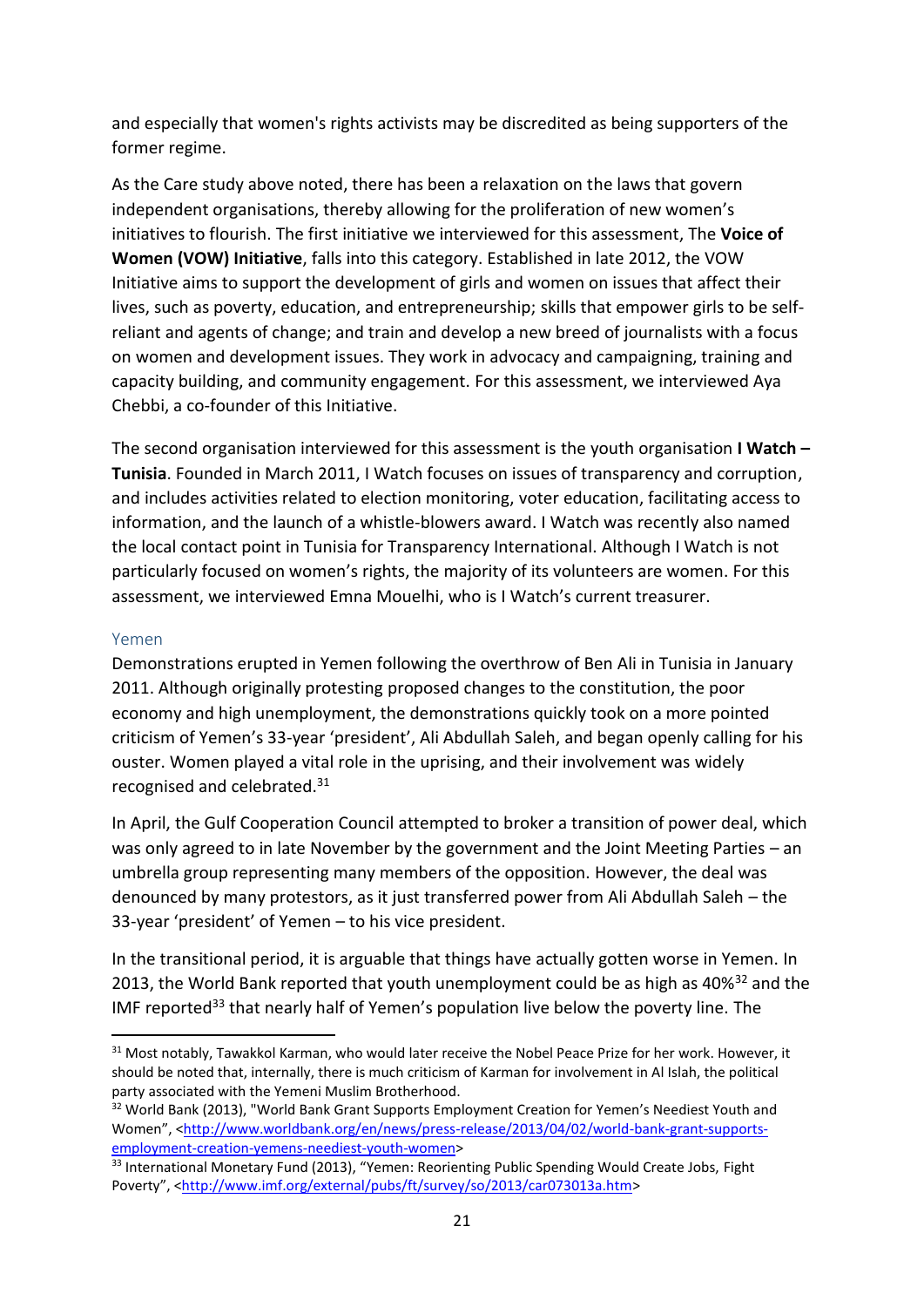situation is particularly difficult for and on women, with the World Economic Forum's *Global Gender Gap Report* for 2013 ranking Yemen last in the Gender Gap Index among 136 countries. <sup>34</sup> Furthermore, endemic illiteracy and early/forced marriages continue to blight the situation of women in the country.

Despite all this, organisations have proliferated in the transition period, including increased participation by women and women-focused organisations.<sup>35</sup> The organisation interviewed for this assessment is **Etar for Social Development**. A newly established organisation, Etar works on supporting other new women and youth groups to work better with the local communities on issues related to poverty and social security. They focus on providing trainings and capacity building. We interviewed Wameedh Shakir, the founder of the organisation, for this assessment.

<sup>&</sup>lt;sup>34</sup> World Economic Forum (2013), "The Global Gender Gap Report",

[<sup>&</sup>lt;http://www3.weforum.org/docs/WEF\\_GenderGap\\_Report\\_2013.pdf>](http://www3.weforum.org/docs/WEF_GenderGap_Report_2013.pdf)

<sup>&</sup>lt;sup>35</sup> World Bank (2013), "Yemen Civil Society Organizations in Transition: A Mapping and Capacity Assessment of Development-Oriented Civil Society Organizations in Five Governorates", <[http://www](http://www-wds.worldbank.org/external/default/WDSContentServer/WDSP/IB/2013/09/18/000356161_20130918164243/Rendered/PDF/810950WP0ENGLI0Box0379828B00PUBLIC0.pdf)[wds.worldbank.org/external/default/WDSContentServer/WDSP/IB/2013/09/18/000356161\\_20130918164243](http://www-wds.worldbank.org/external/default/WDSContentServer/WDSP/IB/2013/09/18/000356161_20130918164243/Rendered/PDF/810950WP0ENGLI0Box0379828B00PUBLIC0.pdf) [/Rendered/PDF/810950WP0ENGLI0Box0379828B00PUBLIC0.pdf>](http://www-wds.worldbank.org/external/default/WDSContentServer/WDSP/IB/2013/09/18/000356161_20130918164243/Rendered/PDF/810950WP0ENGLI0Box0379828B00PUBLIC0.pdf)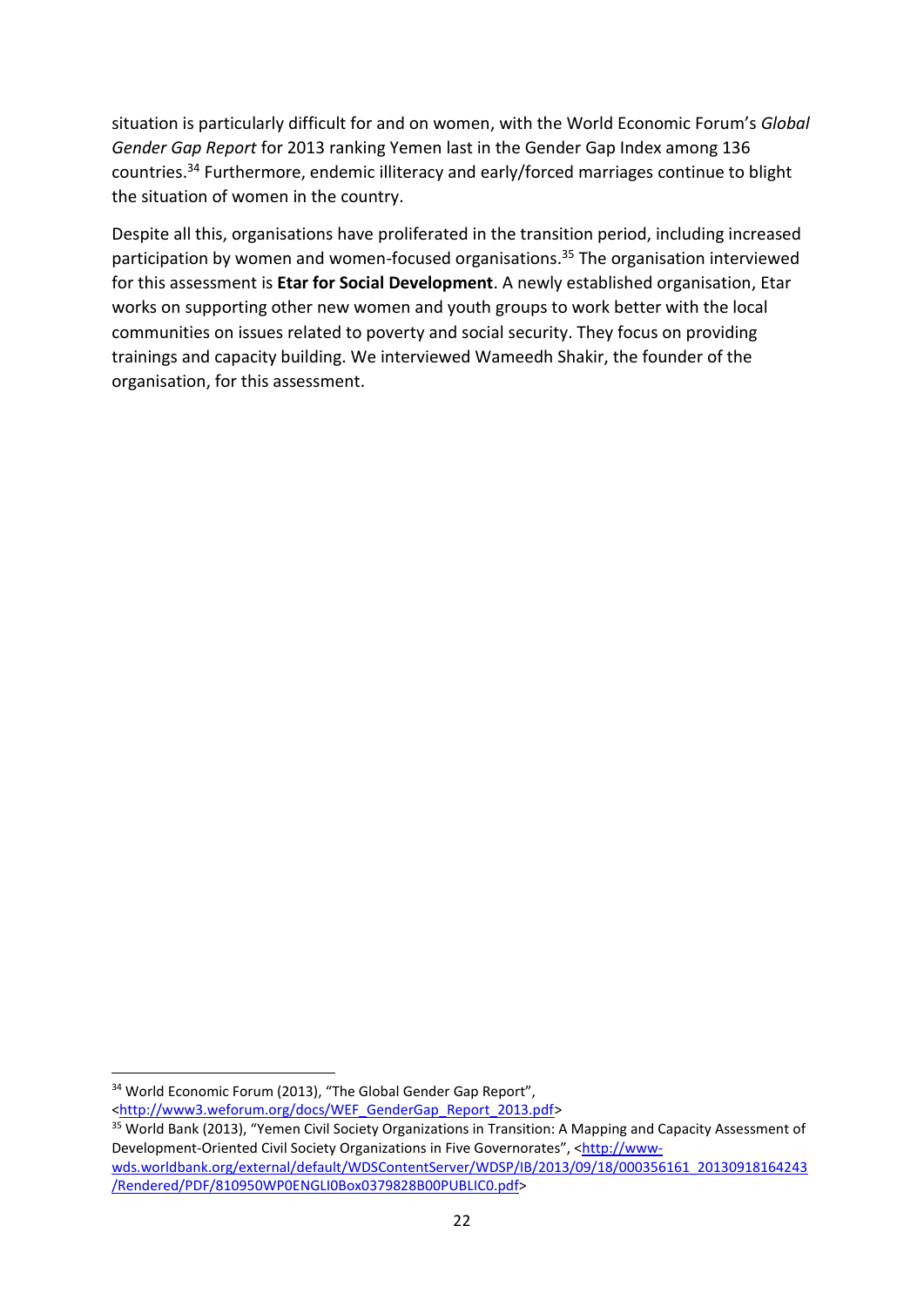# Needs Assessment

The interviews conducted by WLUML were based on our scoping and mapping of the various contexts and issues within the region more generally, as well as the specific countries under discussion. Divided into six thematic sections, in these interviews we asked about the main focus and current work of each organisation; the organisational structures, as well as any systems in place such as assessment, wellness programmes for staff, and emergency procedures; current and/or desired networking capabilities; technological abilities and needs; general capacity building needs, as well as details on types of trainings to emulate or avoid; and, the future prospects and plans for each organisation.

All interviewees who spoke with WLUML were enthusiastic about their desire for trainings in specific areas. Below is a delineation of the needs expressed to us throughout this research.

## Lack of Funds/Resources/Fundraising

Lack of funds, resources and issues with fundraising was a major issue addressed by so many of the activists we spoke to for this assessment. Interviewees from Iraq, Bahrain, Morocco, Syria, Libya, Egypt, Yemen and Tunisia all expressed a true need to understand better how to engage with funding, and a desire to build their organisational capacity in this respect.

The Baghdad Women's Association stated that even after 10 years of operation, they still struggle with financial and human resources. Liza Hido pointed to the fact that their sometimes tenuous financial situation leads to a problem retaining staff. She said, even so, that there is really nobody on staff who is good at writing proposals, so the problem is cyclical. Furthermore, Hido also identified the issue of language as it pertains to fundraising, in that most applications must be submitted in English, which is an impediment for BWA.  $36$ 

When asked a general question about capacity gaps at the Bahrain Centre for Human Rights, Maryam Al Khawaja pointed directly to the issue of obtaining funds. She stated:

We have lack of financial support, that's one of our biggest issues. If there is a training, this might be very beneficial for my organisation, because even covering the cost of attending a training might be too much for us. Everybody in BCHR are volunteers and most of them have been fired because of their work with us. Lack financial support is causing many problems.<sup>37</sup>

Fatima Sadiqi, of ISIS Center for Women and Development in Morocco, echoed these sentiments, saying that ISIS has a problem obtaining secure funding, and is mostly operating

<sup>&</sup>lt;sup>36</sup> Hido, Liza (2013), Personal Interview.

<sup>37</sup> Al Khawaja, Maryam (2013), Personal Interview.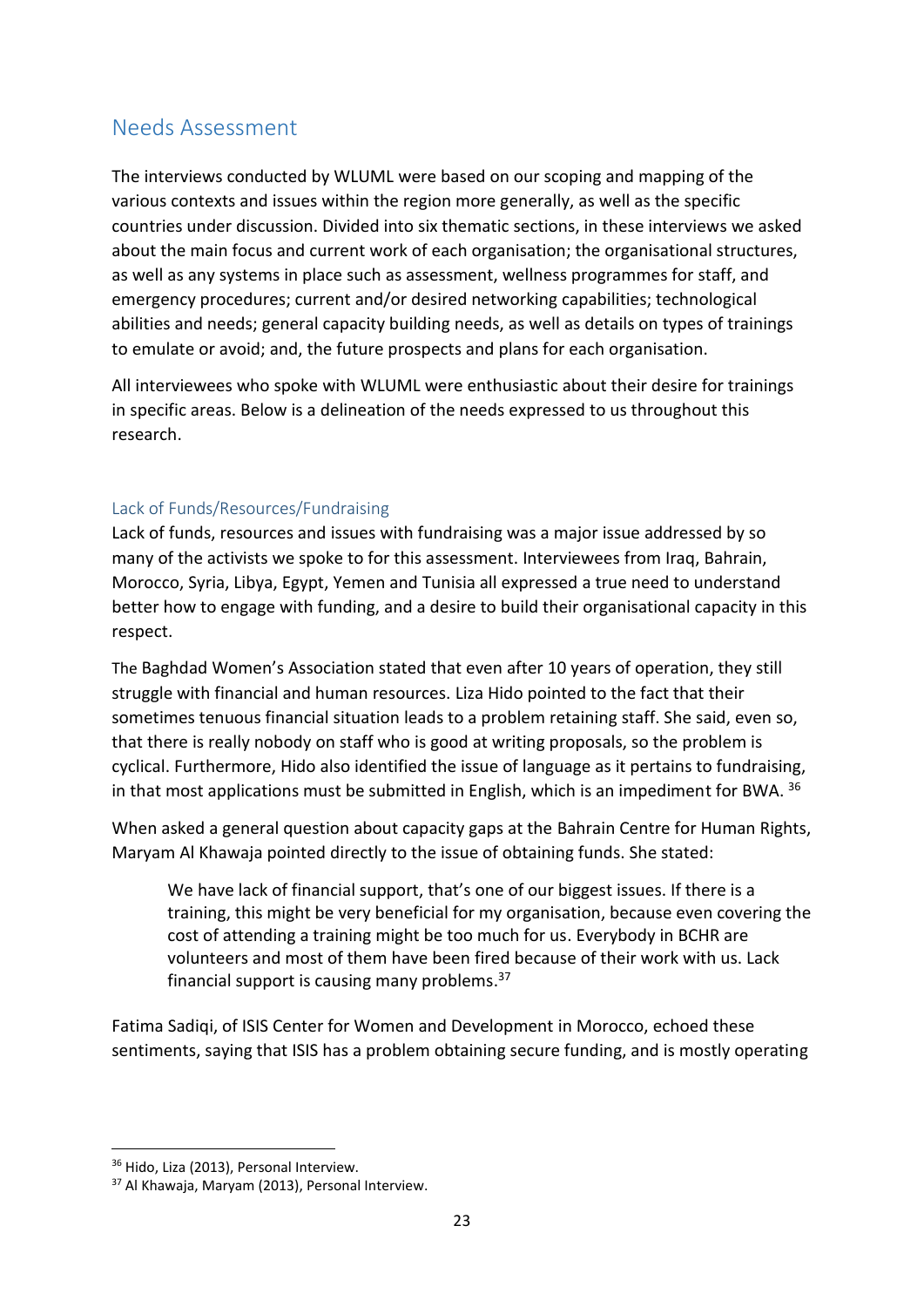on a project to project basis. They have no staff who are specialised in sourcing funds, and so help building their capacity in this regard would be incredibly useful.<sup>38</sup>

Lack of funding and its relation to staff was also highlighted by Women 4 Libya, as they pointed out that their lack of stable, consistent funding really affected their work. They have not been able hire dedicated staff, and remain very reliant on volunteers. While volunteers are of course essential to this line of work, not having enough staff who are responsible and accountable to the organization is not a sustainable way to work.<sup>39</sup>

Syrian Women's Forum for Peace, a relatively new initiative, highlighted how lack of financial resources affects their advocacy:

[We are in need of] financial resources, because advocacy needs a lot of money and resources are very limited. For example, advocacy needs material that can be distributed; often we don't have the money to print posters so we only have posters on Facebook which is not enough because this way we don't reach the grassroots.<sup>40</sup>

Aya Chebbi, from the Voice of Women Initiative in Tunisia, related to the need to have a bigger team composed of competent staff, and the associated financial constraints, as well as how lack of funding affects their ability to advocate and campaign. She said:

The main issue is human and financial resources, and that includes having a bigger team to get more stuff done, a skilled team, and also the financial resources to be able to advocate and campaign and really be able to do all this work.<sup>41</sup>

Wameedh Shakir, from Etar for Social Development in Yemen, also described how in need of funding support they are, as a new organisation they also have all the costs associated with start-up. As they are not associated with a political party, and wish to remain independent, for Etar to develop the capacity to source funds would be essential to their sustainability.<sup>42</sup>

From this consistent discussion on lack of funds, resources, and fundraising capacity that consistently reappeared throughout many of our interviews, it seems clear that support in helping staff of women's organisations and initiatives in this region to develop skills in fundraising and developing human resources would greatly assist their organisations, and thereby missions. To work without dedicated staff and to have advocacy and campaigning efforts hampered by lack of resources are seriously impediments to sustainability of the work. Furthermore, for women's organisations to be able to remain independent, as highlighted by Shakir, concrete capacity building in fundraising skills are essential.

1

<sup>38</sup> Sadiqi, Fatima (2013), Personal Interview.

<sup>&</sup>lt;sup>39</sup> Rajabany, Intissar (2013), Personal Interview.

<sup>40</sup> Ghanem, Mouna (2013), Personal Interview.

<sup>41</sup> Chebbi, Aya (2013), Personal Interview.

<sup>42</sup> Shakir, Wameedh (2013), Personal Interview.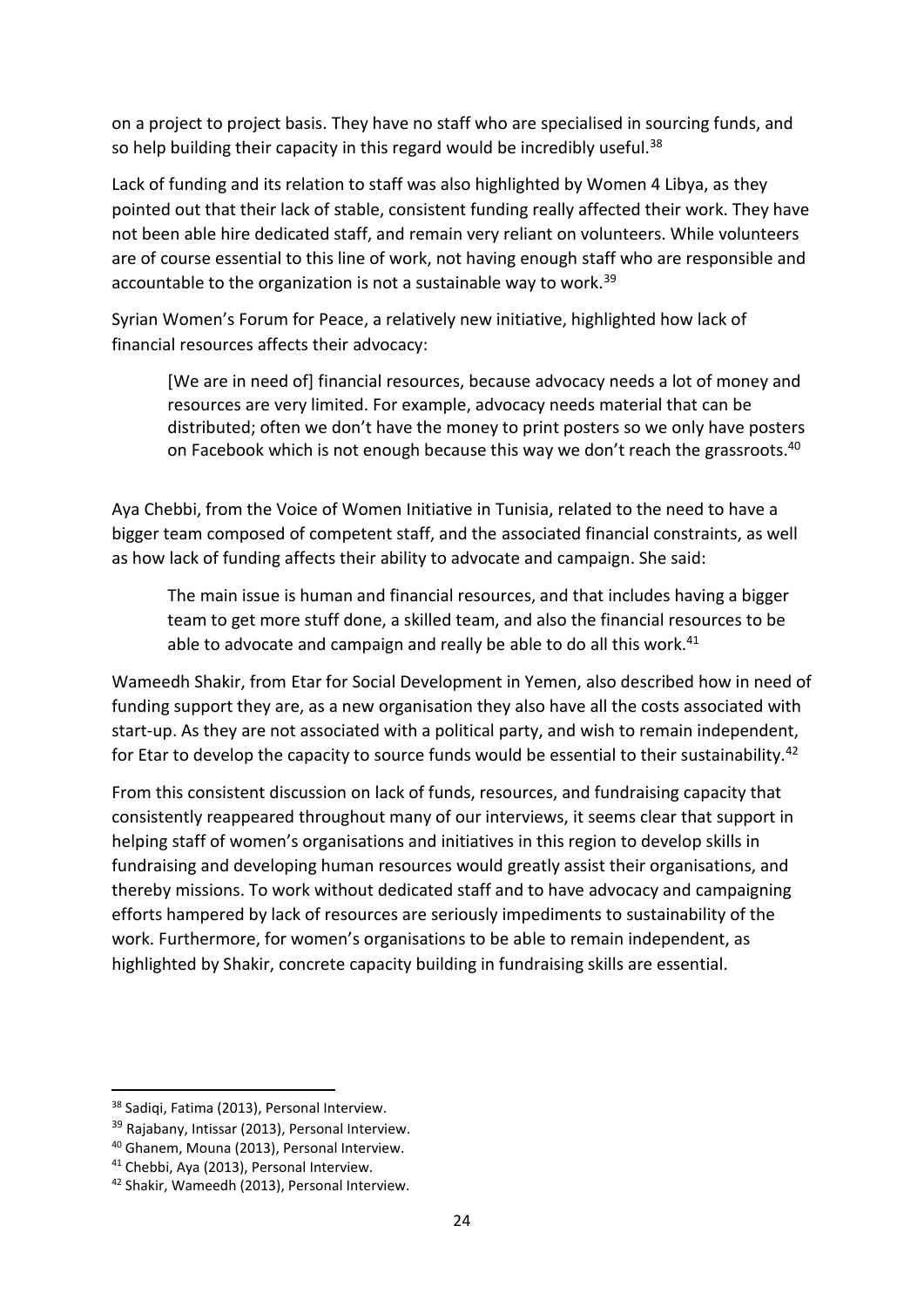#### Outreach/Advocacy/Communications

The issues of alliance building, campaigning, and engagement with the media were touched on by participants from Iraq, Egypt, Morocco, Tunisia and Iran. As all of these themes have to do with a type of outreach, WLUML decided to group them, given that all could be engaged with in one training.

Baheya Ya Masr identified that one of their weaknesses is figuring out how to make a campaign reach people outside of the centre. How to effectively mobilise people and work with the grassroots. Sally Zohney stated:

Mobilising people is difficult. How to make your campaign reach the people especially outside of Cairo…. We still can't reach governorates and work with the grassroots.<sup>43</sup>

ISIS expressed their strong desire for training in outreach, and alliance building across the region. While already sustaining informal links to NGOs within Morocco and a few international networks, Sadiqi pointed to the desire to engage more with youth, spread regionally, and possibly internationally, extending their work. Issues of how to engage with youth and regional alliance building were of particular interest to ISIS. As Sadiqi re-iterated:

We want to reach more people. We have a generational problem, and we want young people to take over. I want to see the organisation have more youth and to expand more nationally and internationally.<sup>44</sup>

Souad Slaoui of the Union of Women's Organisations in Morocco also echoed her compatriot's remarks:

I would like my organisation to have more networking with international associations and networks, because really it helps a lot ... so more networking with international associations to help us go further i*nshallah* in the future.<sup>45</sup>

Iraqi Al Amal, one of the most established organisations we spoke to throughout the course of this research, expressed their need to learn how to better engage with the media, as well as emphasising the importance of alliance building. Jamal Jawahiri spoke to the fact that many organisations in Iraq see networks only through the lens of aid: that donor agencies create networks of their grantees as part of their oversight. So, there is a lack of knowledge/understanding about the importance of regional alliances and networks. He further spoke to the fact that better engagement with the media is fundamental to their operations. The media needs to be seen as a partner in their work, and activists need more understanding of how to engage effectively with the media.<sup>46</sup>

Sussan Tahmasebi spoke passionately about the importance of building regional alliances for Iranian women's rights activists, and how now more than ever Iranians are trying to seek

<sup>43</sup> Zohney, Sally (2013), Personal Interview.

<sup>44</sup> Sadiqi, Fatima (2013), Personal Interview.

<sup>45</sup> Slaoui, Souad (2013), Personal Interview.

<sup>46</sup> Jawajiri, Jamal (2013), Personal Interview.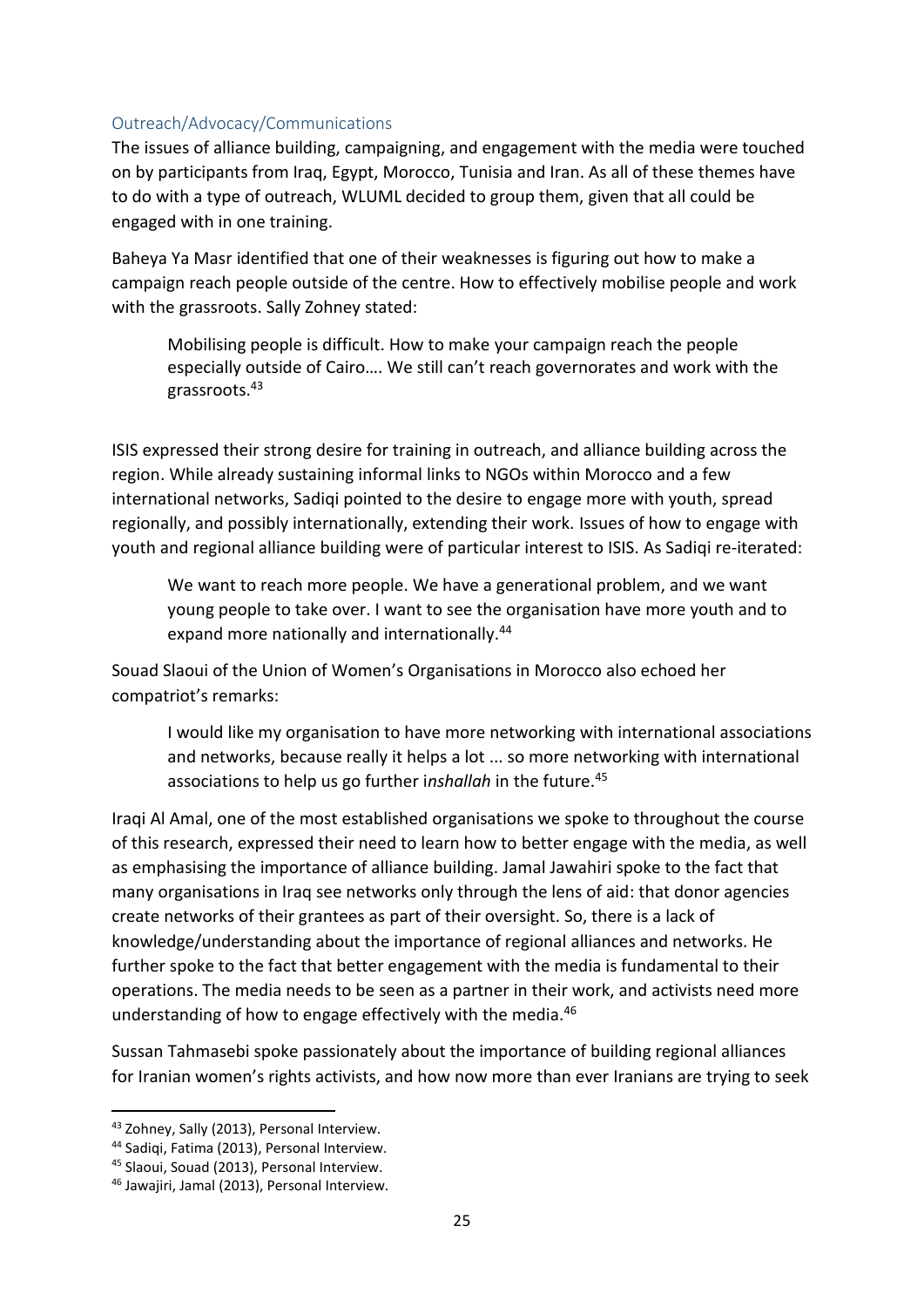out such alliances, but have been so isolated that there is a dearth of knowledge on how to do that.

I think it's good for them to see the different models, and at some point we have to move beyond the model we've been using, and I think if they see the other models, such as the model in Iraq, it would be helpful. … I think it's good for them to see these different models, to be aware of the different issues. … Iranians are interested, more than ever before, in what's going on in the region. I held a workshop in 2004 and the Iranians were interested, but the level of interest now doesn't even compare to the level of interest then. In 2004 we had activists from 10 countries who came to Iran for the workshop, people were interested, but I think if I did that now people would kill themselves to be there! It's a completely different level of interest.<sup>47</sup>

Tahmasebi also pointed out that she is aware that, regionally, people are interested in having Iranians more in attendance. In workshops she has been a part of, activists from across the region have specifically spoke to the need to include Iranians in such efforts.

Iran has been so isolated, so they [activists from other countries in the region] don't know much about Iran. But I think Iran has a lot to offer, and I think if they [Iranians] know they have a lot to offer it might reinvigorate the movement. Also, I think the region has a lot to offer for Iran as well. If people are taking up these difficult conversations, they have to look at the other models, especially if their model is no longer working. What are the other models? Do you work on the state? Do you not work with the state? I think it's really critical to include them in regional efforts.<sup>48</sup>

Emna Mouelhi of I Watch Tunisia, spoke specifically to the need for stronger communications skills. She said:

What we may need, what we may always be needing, is training in communications. Everyone is doing his best to explain himself and to communicate the knowledge he has, but it is not that easy. So we will be needing more communication skills.<sup>49</sup>

Building strong regional alliances is clearly essential according to our interviewees. Building capacity in terms of networking and reaching out, identifying organisations/movements outside of one particular locale with which an alliance can be built, and identifying key issues upon which to mobilise with such allies is desired by many in the region. Furthermore, assistance with campaigning techniques, outreach to the media and communications, come hand in hand with outreach to networks and national organisations working elsewhere. Capacity building as it pertains to these issues is desired and needed.

**<sup>.</sup>** <sup>47</sup> Tahmasebi, Sussan (2013), Personal Interview.

<sup>48</sup> Ibid.

<sup>49</sup> Mouelhi, Emna (2013), Personal Interview.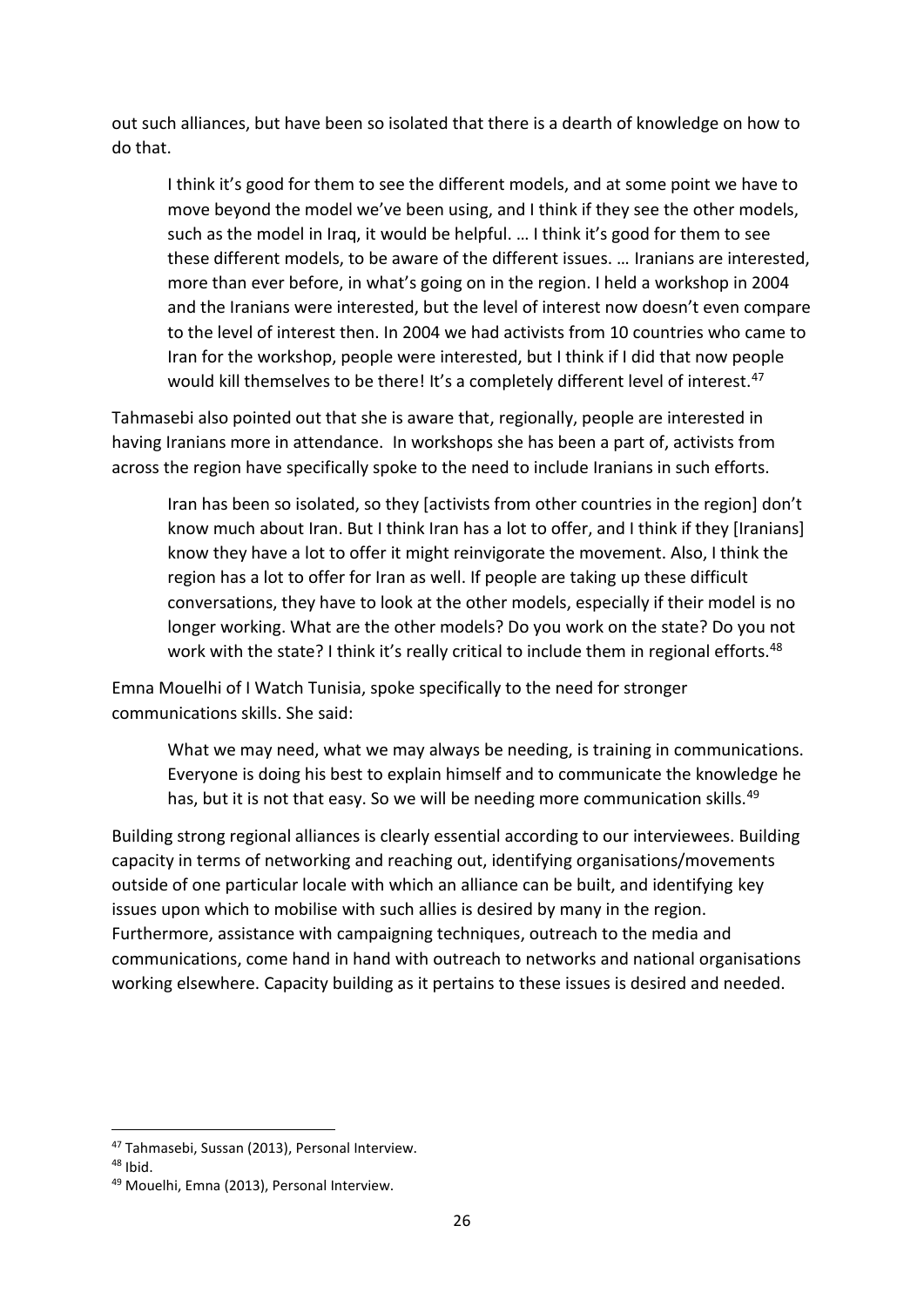#### Internet tools/ security

More technological savvy, using the internet effectively for advocacy, and internet/ technological security were issues stressed by many of the organisations interviewed for this assessment. As the internet becomes more and more essential to human rights work, alongside the increased ability for governments to monitor, technological know-how is more important than ever. Of the organisations we spoke to, nine – from Iraq, Bahrain, Morocco, Syria, Yemen, Tunisia and Jordan – pointed to this issue as a key area of need for them. One of the key issues, which cut across the answers from all participants, was the lack of internet security policies for their respective organisations.

The Bahrain Centre for Human Rights spoke about how essential technology in general, and the internet specifically, is to their work. Maryam Al Khawaja discussed their use of social media, as well as government interventions to block communications. She was very emphatic that activists with the BCHR needed further training on internet security, circumvention and anonymisation techniques<sup>50</sup>

From Morocco, both ISIS and the Union of Women's Organisations pointed to both their need for security training, as well as on up-to-date usage of internet technologies to help with their work. Dr. Slaoui spoke to the fact that the Union has no security at the level of the internet, and went on to state:

I think if we had some training days about how to use technology, how to use internet, with some international networks interested in the MENA region, this would be very useful. We need training both for women and also for us as members of the Union. I think this is very important because it facilitates the use of a lot of techniques which may be new for some of  $us.51$ 

The Syrian Women's Forum for Peace and Etar for Social Development in Yemen, when asked about trainings they would want to attend, also echoed the above responses. They both specifically requested IT training, with Etar further noting their interest in eawareness.<sup>52</sup>

Aya Chebbi from Tunisia, spoke about previous training she had attended on this subject, and her disappointment in their follow-up, which led to the VOW Initiative not implementing the policies. She emphasised the importance of internet security for the Initiative, and her desire for their whole team to attend such trainings:

I had problems accessing technology, sometimes because of the network, and sometimes due to whatever procedures the government is taking to slow down the internet… I actually attended a few security trainings for internet, but I didn't think I learned much from them because we didn't practice at the end what we were

**<sup>.</sup>** <sup>50</sup> Al Khawaja, Maryam (2013), Personal Interview.

<sup>51</sup> Slaoui, Souad (2013), Personal Interview.

<sup>52</sup> Ghanem, Mouna (2013), Personal Interview; Shakir, Wameedh (2013), Personal Interview.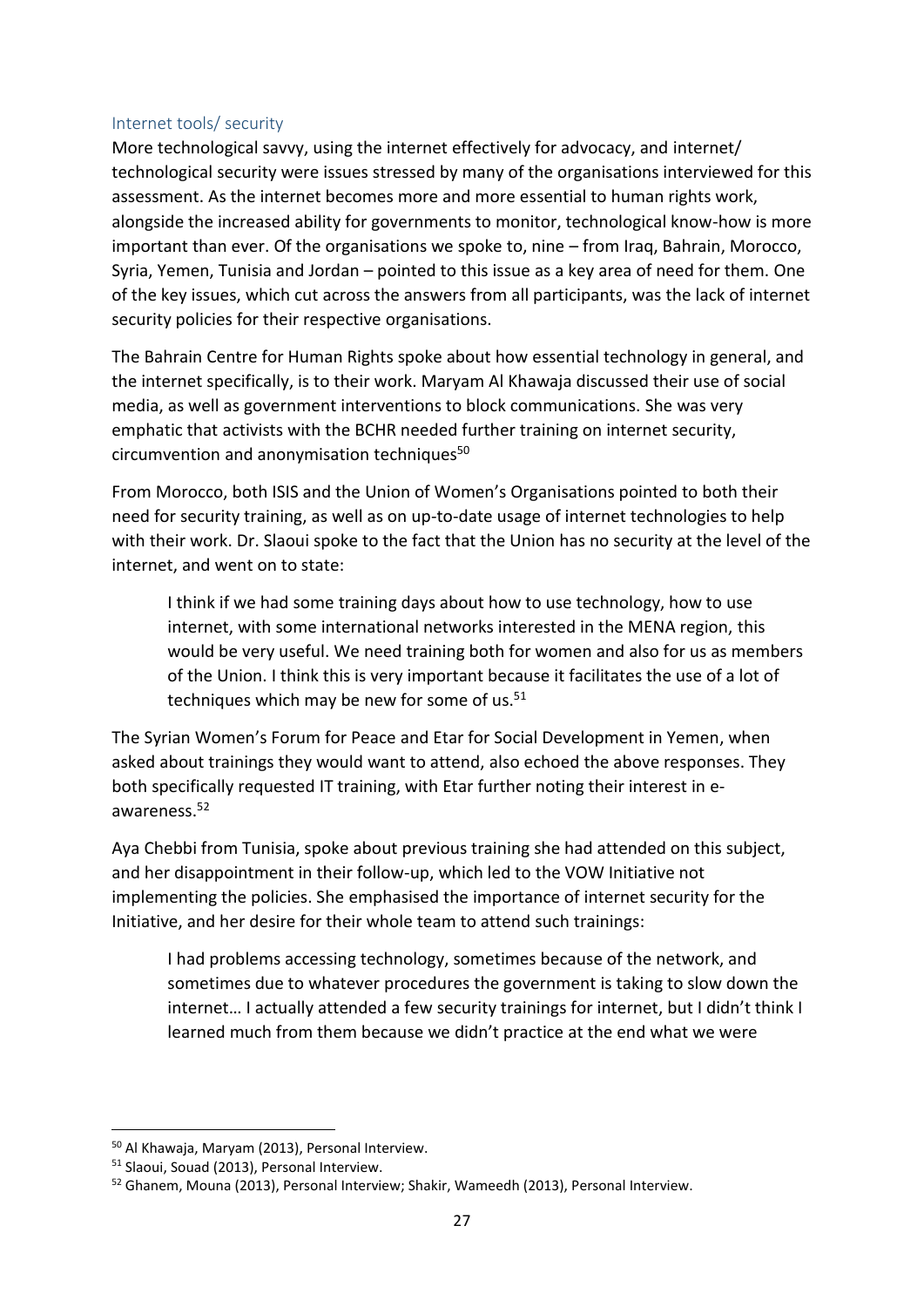saying. I would love to have the whole team, since our organisation is based on the internet, to have more training on the security of using the internet. 53

While speaking to the fact that, at the moment, Jordan is a relatively good place for internet access, Afaf Jabiri noted that things could quickly change and it is important for the Jordanian Women's Union to have more capacity as it relates to internet security and tools.

The internet and social media, how to use these tools effectively, this is one of the weak points for the Union, we don't use it very much. In terms of security, at the minute although I'm very optimistic, the situation in Jordan could quickly change. I'm sure things won't stay as they are. So we should start thinking about having a security policy in place, at this moment we have nothing.<sup>54</sup>

As is clear from the above comments, internet security is increasingly becoming an issue of concern for women's activists across the region. Coupled with the need to stay up-to-date with new e-technologies for campaigning and advocacy, internet skills appear to be a gap for many organisations working in this region. As the internet is only becoming more central to human rights work in general, it is imperative that women's organisations also are able to safely utilise the medium.

#### Organisational processes/NGO management

Especially for the young organisations and initiatives, another recurrent theme in our interviews was the need to better learn organisational processes and NGO management skills. With a lot of informal work taking place and new-comer activists joining movements across the region, there is a greater risk of not putting structures in place to support both the work being done, as well as the staff. For sustainability of movements and organisations, supporting structures are essential to their goals.

When we asked questions related to processes and structures, such as emergency procedures, support or wellness systems for staff, networking policies, and planning procedures, nearly all the representatives we spoke to said that they had no such systems in place. Some people did not even understand what we were talking about with these types of questions. This speaks to the dearth of knowledge about such types of institution building and sustainable activism.

Etar for Social Development in Yemen outlined specifically the types of capacity building they required in this respect:

How can we develop strategies and build internal structures. We need to learn institution building and management, as well as NGO management skills. We also need conceptual thought and capacity building. Trainings of trainers are important. They need to learn how to work on research and to have a plan. They have to learn how to plan.<sup>55</sup>

**<sup>.</sup>** <sup>53</sup> Chebbi, Aya (2013), Personal Interview.

<sup>54</sup> Jabiri, Afaf (2013), Personal Interview.

<sup>55</sup> Shakir, Wameedh (2013), Personal Interview.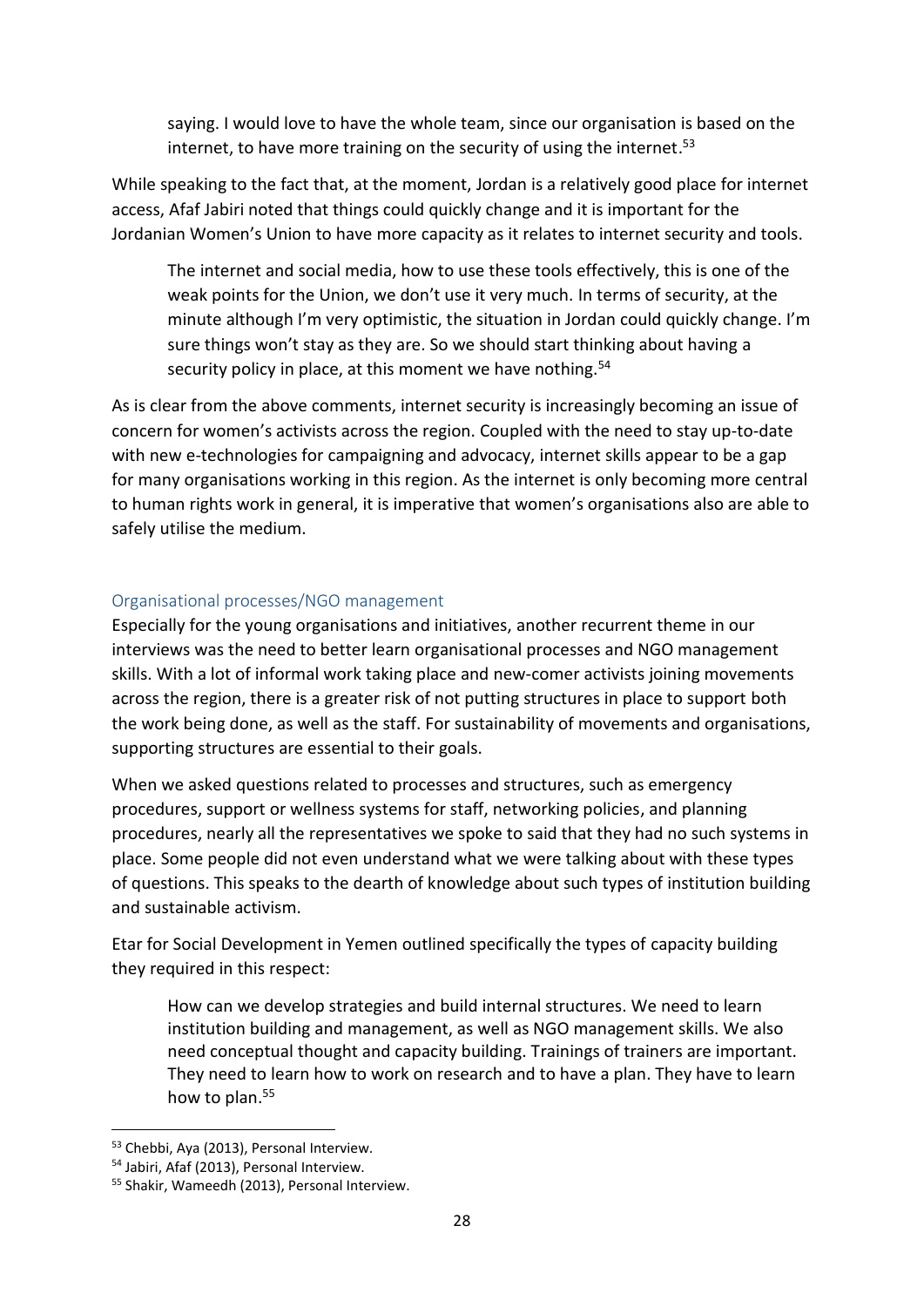Syrian Women's Forum for Peace spoke to the issue of being a new organisation, and the steps they need to go through in order to formalise themselves as they are currently unregistered.. With the ultimate goal to have branches all across Syria, and to be an active player in the rebuilding of Syria when this crisis ends, the Forum is aware of their need to learn sound internal structures and management in order to sustain.<sup>56</sup>

From Iraq, the Baghdad Women's Association also touch on this issue, expressing a desire to have international standards in place in their organisation, <sup>57</sup> while from Tunisia, Aya Chebbi pointed out that the VOW Initiative is currently trying to build structures and assessment procedures, but as a young initiative they are only at the beginning phases.<sup>58</sup> It seems clear that there is a need to build institutional knowledge so that all of these new organisations that mushroomed out of these momentous movements to overturn dictatorial governments, whether so far successful or not, are able to sustain. Having systems and internal processes in place to enable, assess, and support the work they are doing is vital, as well as ensuring the sustainability of their staff and volunteers.

#### Concepts and Methods

Another issue that arose throughout our interviews with activists from across the region was a desire to have a better grounding in concepts – such as gender, leadership and human rights mechanisms – and in research methods. It was expressed to us several times that while people get involved in activism on women's issues due completely to experiential and visceral knowledge, there is a need for people to be better informed on gender concepts and theories, as well as how to understand and engage with human rights mechanisms and documentation.

Baheya Ya Masr plainly expressed these desires, with Zohney stating: "We have a knowledge gap. The group needs to be trained in gender."<sup>59</sup> Afaf Jabiri from the Jordanian Women's Union also echoed this need in relation to gender and feminism concepts.

We need more people, in terms of those who are feminist advocates, with very clear vision about what feminism is...The knowledge base, we need a lot actually. We tried but the organisation is very big and you cannot do it for everyone. We've done several courses on feminism and feminist approaches, very political courses and that was important. We do some kinds of general discussion with staff, but I think still the knowledge base [in relation to feminism], we need to have some kind of capacity building.<sup>60</sup>

Maryam Al Khawaja spoke specifically to the issue of wanting more capacity in terms of knowing and using human rights mechanisms, expressing that not knowing how to properly

 $\overline{a}$ 

<sup>56</sup> Ghanem, Mouna (2013), Personal Interview.

<sup>57</sup> Hido, Liza (2013), Personal Interview.

<sup>58</sup> Chebbi, Aya (2013), Personal Interview.

<sup>59</sup> Zohney, Sally (2013), Personal Interview.

<sup>60</sup> Jabiri, Afaf (2013), Personal Interview.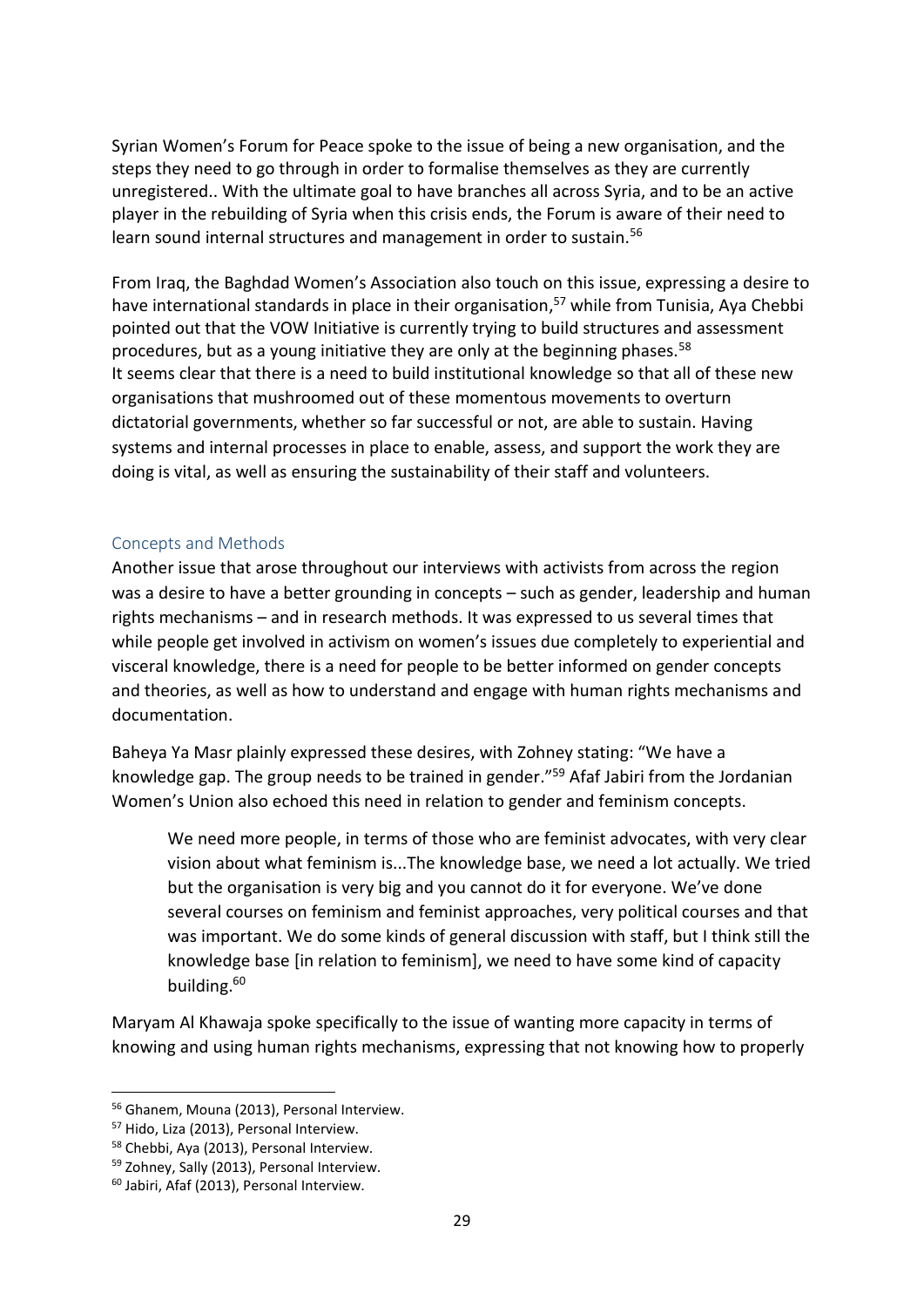navigate and use such mechanisms makes it difficult for the BCHR to address many important issues, such as violence against women. 61

Both Wameedh Shakir of Etar for Social Development in Yemen and Amera Malek of the Women and Democracy Forum in Syria expressed the need for support in conceptual thought and leadership. Shakir stated: "We also need conceptual thought and capacity building. Trainings-of-trainers are important. They need to learn how to work on research, and how to plan."<sup>62</sup> Shakir explained further: "I am looking for a training on women and peace-building, women and reconciliation, women and state building; from concepts to resolutions and experiences." 63

Malek spoke to issue of leadership:

Trainings are very important because we need knowledge to be able to work, especially because in Syria civil society is very young. ... Also, [we need] leadership trainings... women need to be encouraged to be leaders.<sup>64</sup>

Intissar Rajabany from Women 4 Libya concurred on the need for leadership training for women.

From the above comments, there seems to be consensus among many organisations in the region that a dearth of conceptual knowledge on issues of gender, peace-building, research, and leadership exists. Especially in cases of young organisations, or new-comer activists, solid conceptual foundations are needed to further their work.

<sup>61</sup> Al Khawaja, Maryam (2013), Personal Interview.

<sup>62</sup> Shakir, Wameedh (2013), Personal Interview.

 $63$  Ibid.

<sup>64</sup> Malek, Amera (2013), Personal Interview.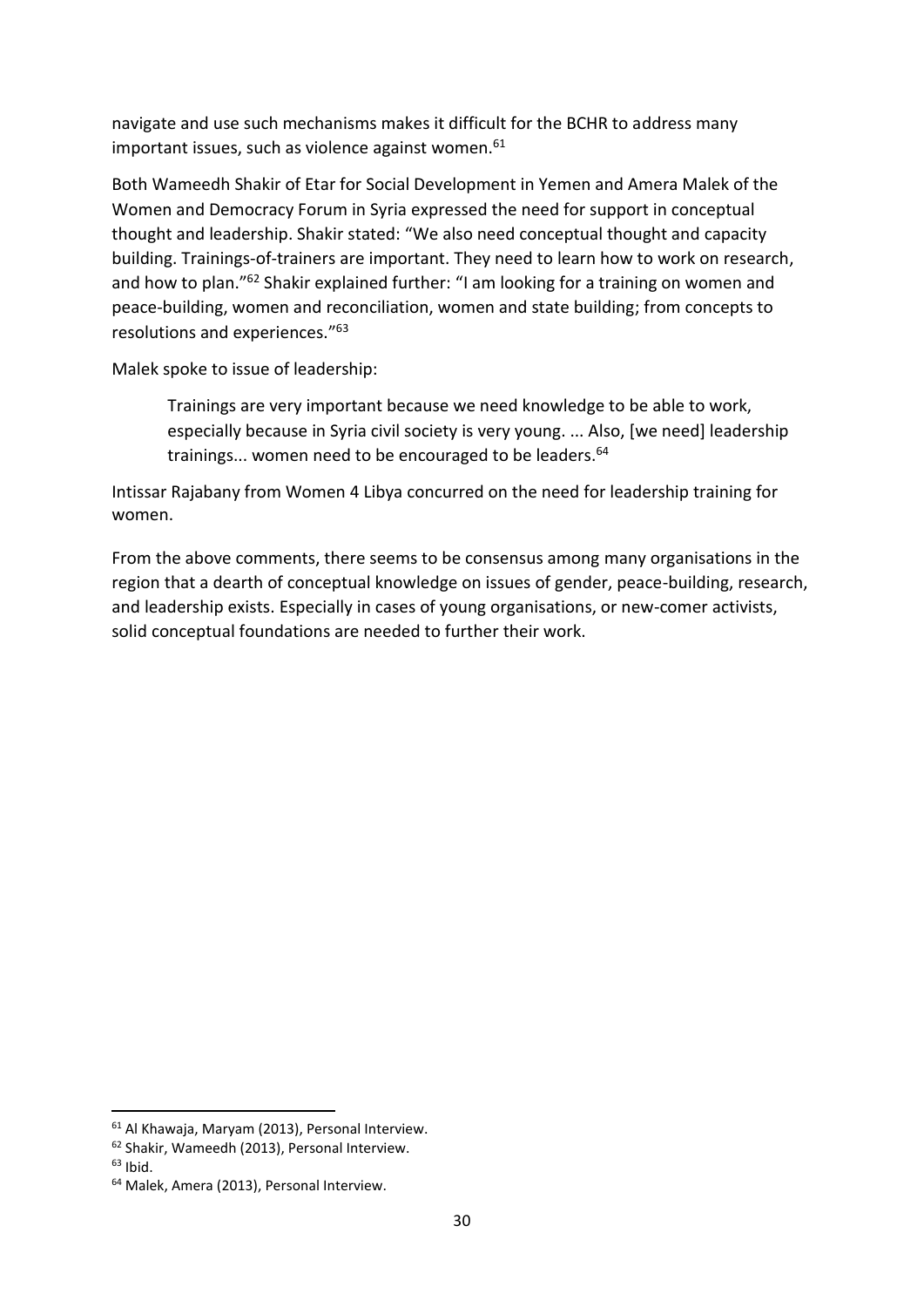# Recommendations

In this section, we present the services that can be provided by WLUML and recommendations to donors based on the analysis of interviews provided above, as well as from our networking and extensive experience in working with national women's organisations. From the previous discussion, it is clear that women's organisations across the region not only acknowledge that they have gaps in capacity, but are also eager to take advantage of opportunities to close such gaps. All were eager for opportunities to build their skills, knowledge, and capacity in many areas, but the main overarching themes are what we extracted as potential sites of intervention for the future.

## **Trainings**

From the discussion in the previous section, trainings were clearly identified as important avenues by which to transfer and build skills. Although varying opinions were expressed about some previously attended trainings<sup>65</sup>, it is clear that all participants were interested in attending trainings, granted that they address relevant and useful topics or themes.

The recommended themes to address, as outlined above, are:

- Lack of funds and/or resources;
- Outreach, advocacy and communications;
- Internet tools and security;
- NGO processes and management; and
- Concepts and methods

To address issues in relation to lack of funding and/or resources, it is recommended to hold a training focused on fundraising and how to build human resources in this area. It is possible to couple this theme with the recommendation for training on NGO processes and management, as these can be seen as interconnected or interrelated areas. The training should also include modules on assessment and planning of work, as nearly all participants interviewed here stated that they had very little in terms of formal planning and assessment processes.

Outreach, advocacy and communications can also be compiled into one workshop, focusing on network-building (nationally and regionally), identifying common points of struggle, the sharing and building upon of advocacy techniques and strategies, and the building of strong external and internal communications. This can be quite a broad theme, so in order for such a training be useful, it is imperative that participants are on the relatively same level in these areas so that there is not the problem of people's time being wasted with information they already know or is too high level.

Internet tools and security is a theme being addressed by many organisations at this time, and WLUML is not expert in this area. So that WLUML does not simply duplicate the work of

**<sup>.</sup>** <sup>65</sup> Such as Aya Chebbi, who pointed out that very few of the trainings she had attended had actually been useful for her, as hours and hours of presentations without an interactive approach was not a useful method.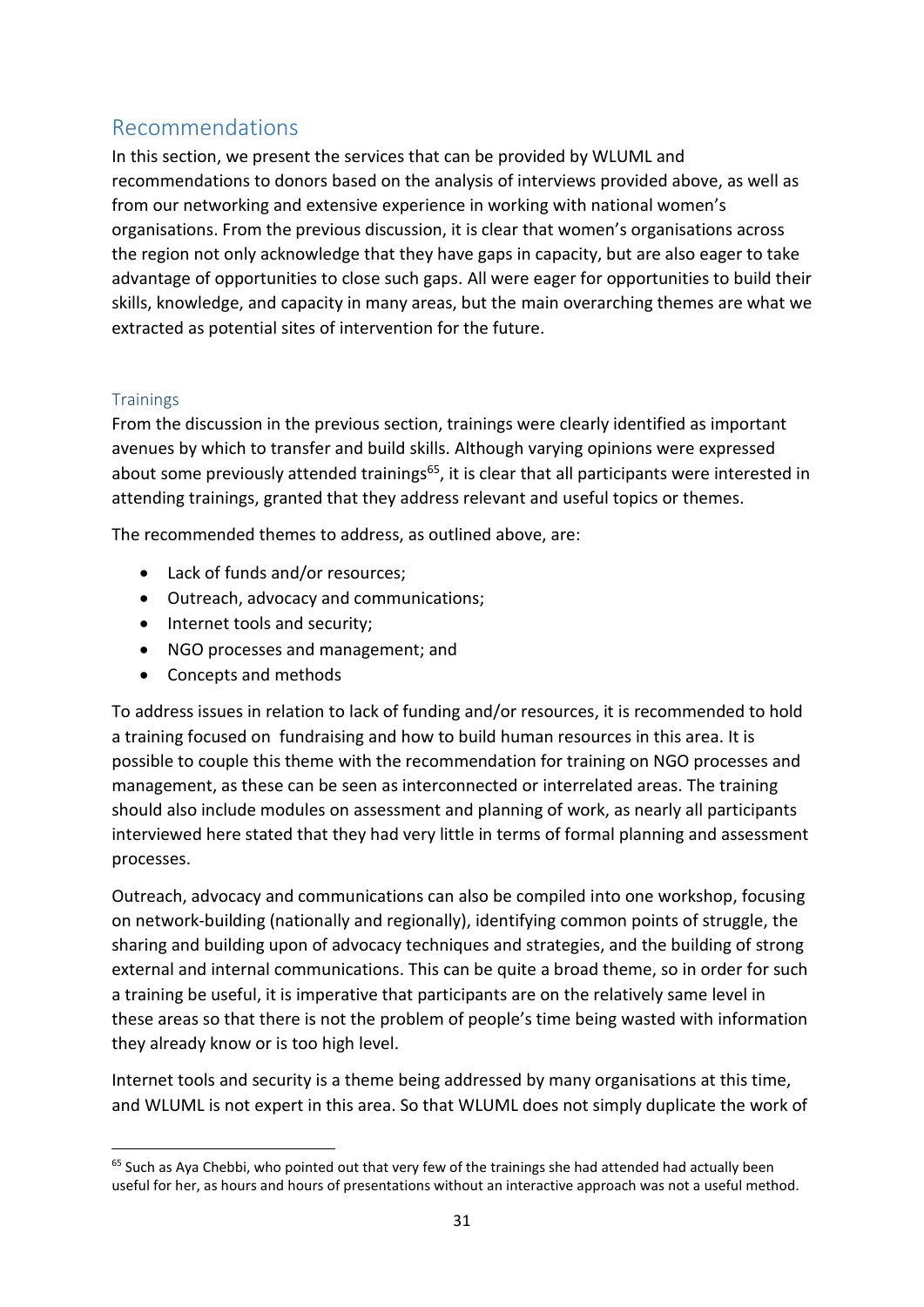other organisations tackling this same issue, it is recommended that WLUML partner with an expert organisation for such a training – such as the Association for Progressive Communications – building in both the technical aspect and the targeting of issues specifically faced by women human rights defenders.

Concepts and methods is an area where WLUML is incredibly proficient and has a wealth of human resources, knowledge and experience. Such a training would also build upon WLUML's previous Feminist Leadership Trainings and the Women's Empowerment and Leadership Development for Democracy Programme's<sup>66</sup> leadership trainings. Helping to build conceptual understandings in terms of gender, feminism, and leadership is an important underpinning for women's organisations in the region. Furthermore, building skills in terms of research methods, planning and actualisation is important for women's organisations to be able to properly document the situation in their own contexts.

Aside from the themes of trainings, it is imperative to also have an emphasis in any workshop on the transference of knowledge. All trainings should benefit more than just those who attend, meaning organisations should have a system of transferring skills gained in training also to those who did not attend. We asked all interviewees who participated in this assessment whether they had such a system. While most participants answered that there were informal<sup>67</sup> ways in which they were trying to do this, follow-up and assessment should be included as a formal part of any training workshop. Ensuring that knowledge and skills are being transferred, ensuring a kind of ripple-effect, is essential to impact of workshop.

Furthermore, it was also noted on a number of occasions – e.g. Etar for Social Development (Yemen) and the Voice of Women Initiative (Tunisia) – that trainings presented in a more interactive way, rather than in purely presentation style, would be more beneficial to participants. More involvement of participants in the training helps to solidify the knowledge/skills being presented. Finding more interactive and participatory ways to approach trainings, is highly recommended. As Wameedh Shakir stated: "We want to work with non-traditional trainings that can deliver the information better."<sup>68</sup>

## **Translation**

**.** 

Although not covered in the general body of this needs assessment, due to the fact that the majority of interviewees indicated that their organisations had proficient language skills to access resources, it was also noted by several participants that putting funds towards translation into Arabic (especially for training materials) would be useful to them. Souad Slaoui of the Union of Women's Organisations (Morocco) stated that,

It is supposed to be much more successful when people are addressed in their own language, their own native language, for example Moroccan Arabic and Berber, because this

<sup>&</sup>lt;sup>66</sup> This is one of the programme's WLUML is currently working on, in consortium with the Institute for Women's Empowerment and Shirkat Gah Women's Resource Centre.

<sup>&</sup>lt;sup>67</sup> Such as sharing information with colleagues, holding mini presentations, writing a report, etc.

<sup>68</sup> Shakir, Wameedh (2013), Personal Interview.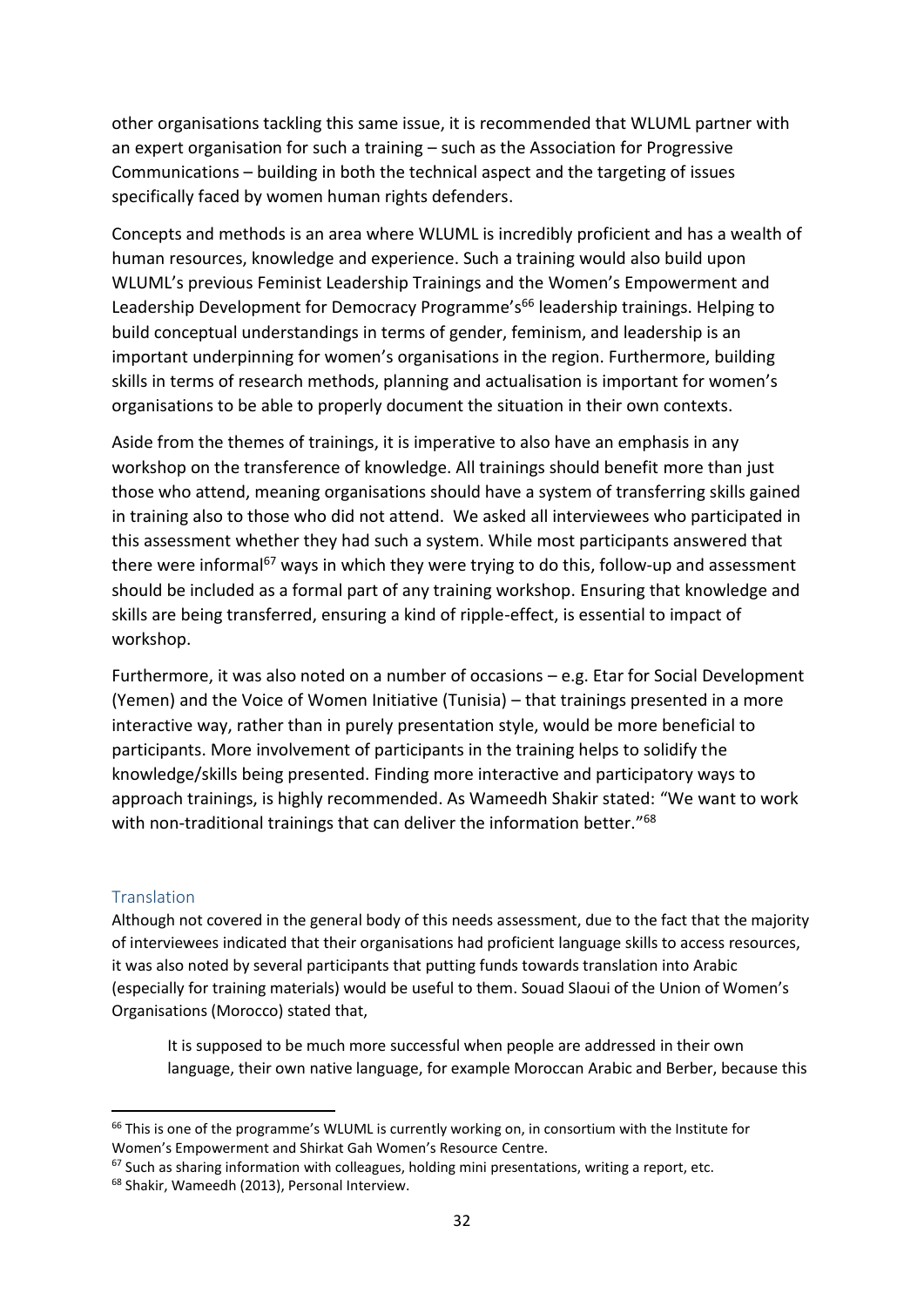allows us to reach large segments of women from different parts of society… (C)ommunication in the language of the audience is very helpful to achieve ones goals. $69$ 

As publishing in a variety of languages and emphasis on translation has always been one of the core principles of WLUML, it is recommended that the effort to bring more resources into Arabic and Farsi is reinforced, especially as it pertains to the themes listed above. To present information in trainings in more local languages will help further the participants understanding, and help in the process of transferring knowledge beyond the trainings.

#### Informal Capacity Building

Given WLUML has an extensive network and provides regular support to its networkers and sister organisations, it has the ability to provide ongoing informal capacity building to WRs organisations. Over its lifetime, the WLUML staff and Board members have provided advice when required in various forms – email, Skype or in person. WLUML also supports network organisations by informing them of fundraising, training and skills building opportunities. This type of support should continue in a more informed way, given the areas of need highlighted by this assessment.

## Exposure/advocacy of partners work

Through WLUML's extensive and highly regarded publications programme, networkers are given the opportunity to present their work to a wider audience. In terms of the organisations that participated in this assessment, they will be encouraged to increase their visibility to an international audience via WLUML publications. Furthermore, WLUML's new Women's Empowerment and Leadership Development for Democratisation web portal (currently under development), will also host a space for networkers to publish blogs, think pieces, or other information relevant to their contexts and organisations. Through these two mediums, print and web, WLUML will continue to bring attention to the work of its local partners and networkers.

## Urgent Actions and other services to support WHRD security

Regarding the concerns raised about security, WLUML has a long history of providing support via urgent actions, as well as concrete support in terms of small emergency grants (often via the Urgent Action Fund) and advocacy. WLUML also has experience providing expert reports and legal trial observers. These actions should be continued, furthered depending on need, and enhanced by relevant trainings for both local and international activists.

#### Recommendations for HIVOS

- 1. Create more training opportunities for women's rights organisations based on the expressed needs presented here;
- 2. Identify more fundraising opportunities for local/national organizations and communicate this to WR's organisations;
- 3. Arrange gatherings and/or events and conferences where WHRDs and women's rights organizations can meet and exchange ideas and information on how best to operate in the current climate (addressing the themes of security, fundraising, NGO management and other issues raised in the assessment;
- 4. Provide more regular informal capacity building of WRs organizations in line with those suggested above by WLUML;
- 5. Providing additional funds to women's rights organisations to address the issues raised in this needs assessment; and

<sup>69</sup> Slaoui, Souad (2013), Personal Interview.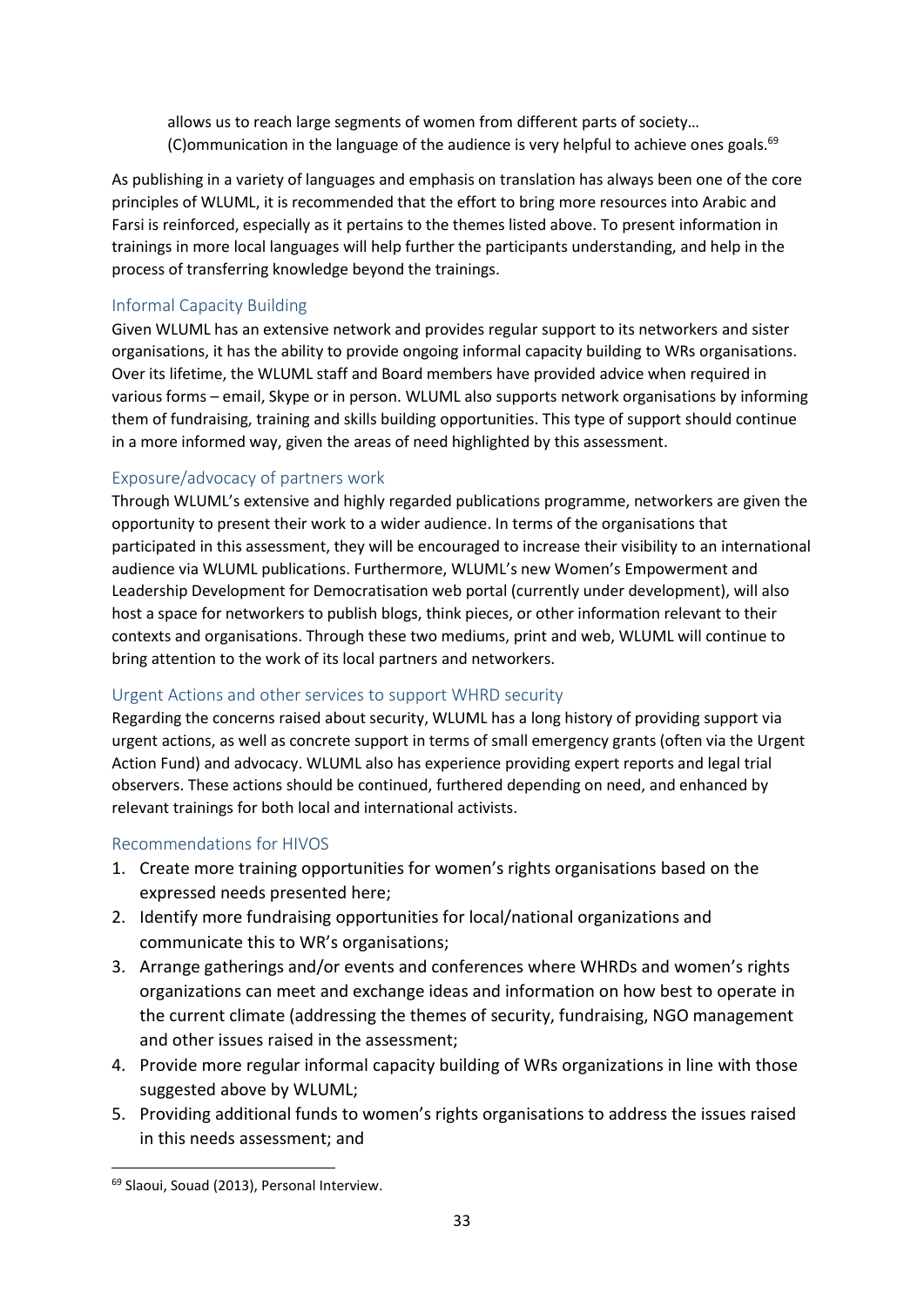6. Provide support for further research into the ongoing needs of women's rights organisations in this region, in order to continue funding relevant capacity building endeavours.